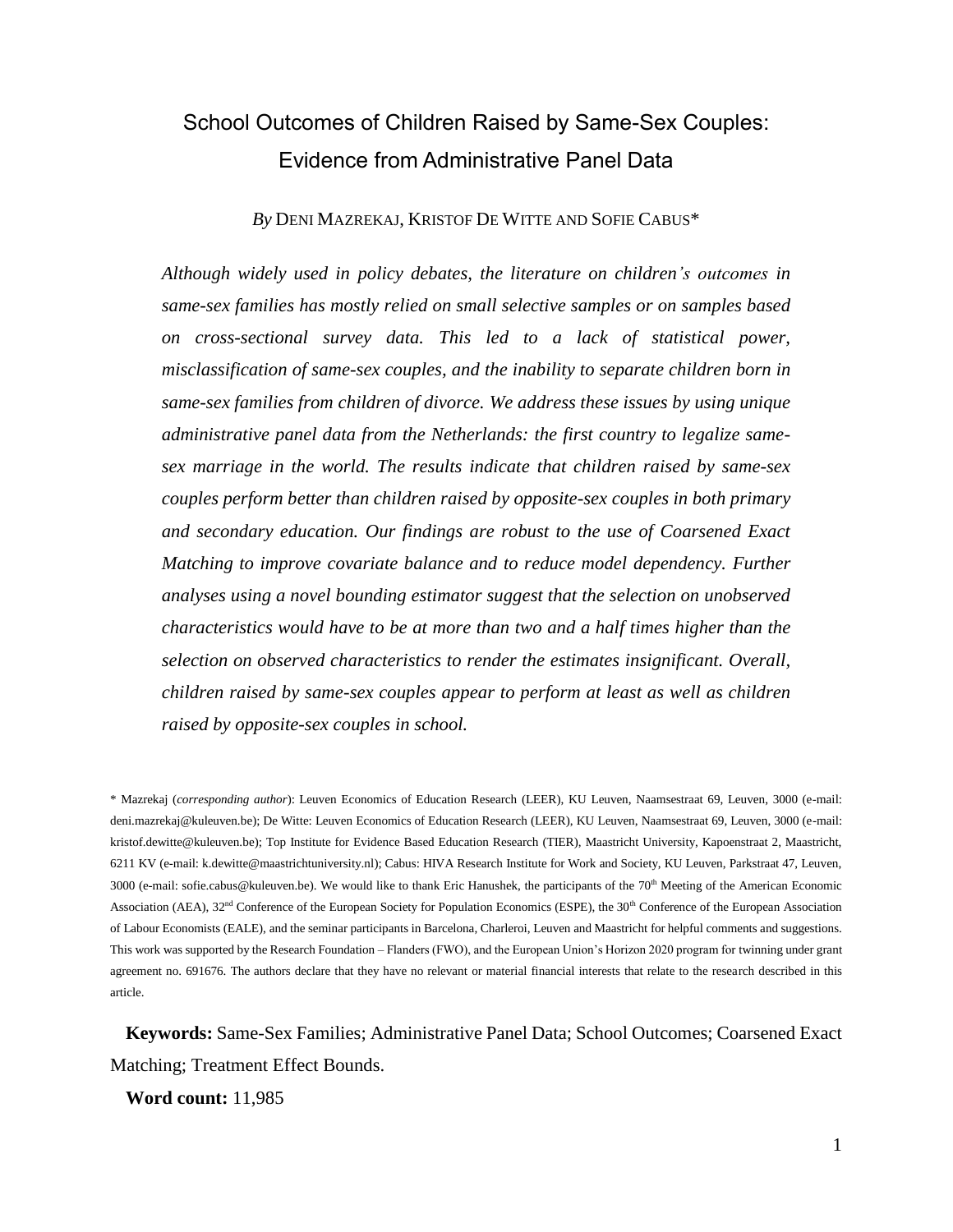## **I. Introduction**

A central component of the public policy debates about marriage and family matters is the wellbeing of children in nontraditional family structures. One such debate focuses on the marriage and adoption rights of same-sex couples. It is often stated that the legal issue of same-sex marriage and adoption should revolve around the outcomes of children raised by same-sex couples (Alvaré, 2005). Hence, the social science research about the effects of same-sex couples on children has featured prominently in most public debates to both support as to challenge same-sex marriage. For instance, former U.S. President George Bush Jr. defended Florida's ban on gay adoption rights stating that "studies have shown that the ideal is where a child is raised in a married family with a man and a woman" (Carey, 2005). By contrast, in the U.S. Supreme Court case Obergefell v. Hodges (2015), the American Sociological Association states that "the clear and consistent social science consensus is that children raised by same-sex parents fare just as well as children raised by different-sex parents".

In this article, we compare school outcomes of children raised by same-sex couples with school outcomes of children raised by opposite-sex couples. Education is believed to influence many social outcomes such as crime, health, life expectancy and happiness (Kingston et al., 2003; Oreopoulos & Salvanes, 2011). For this purpose, we employ unique administrative panel data from the Netherlands, the first country to legalize same-sex marriage in the world. The data includes the entire population of children born between 1995 and 2005. This enables us to study the academic achievement of 1,200 children raised by same-sex couples and more than a million children raised by opposite-sex couples, followed from birth until the end of primary education. In addition, we also follow about 18 percent of these children until the end of secondary education, enabling us to study diploma attainment in secondary education. To the best of our knowledge, this is the first study to address how children who were actually raised by same-sex couples from birth (instead of simply happen to live with same-sex couples at one point in time) fare in school while retaining a large representative sample. The only other article using administrative panel data is a concurrent Discussion Paper by Aldén, Björklund, and Hammarstedt (2017) who study health outcomes of about 750 children from lesbian couples in Sweden. Overall, they find a positive association between living in a lesbian family and health outcomes. In additional analyses, they also estimate a positive association between living in a lesbian family and mathematics and language test scores. However, data availability allowed them to estimate school outcomes for only 56 children from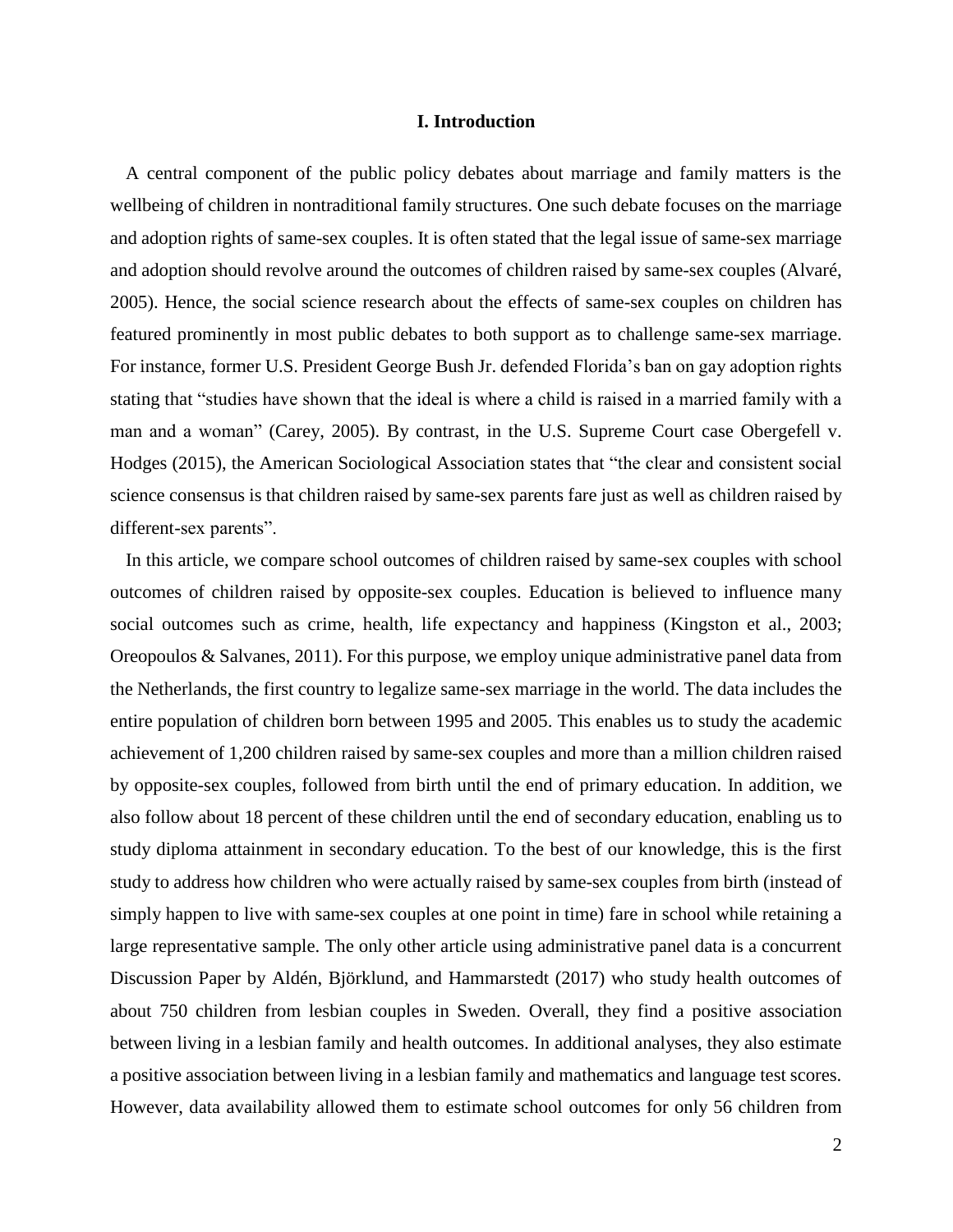lesbian couples. Therefore, the study of health outcomes by Aldén, Björklund, and Hammarstedt (2017) complements our study of school outcomes among children from same-sex couples.

Previous literature on children's school outcomes in same-sex families has been limited either by very small selective samples that could identify children raised by same-sex couples, or by large representative Census data that is cross-sectional and therefore only able to identify children who simply happened to live with a same-sex family at a certain point in time. Most studies in this literature have relied on small convenience samples of individuals recruited from sperm banks or homosexual events, by word of mouth or through newspaper advertisements<sup>1</sup> (Gartrell & Bos, 2010; Golombok, Tasker, & Murray, 1997; Golombok et al., 2003; MacCallum & Golombok, 2004; Sarantakos, 1996). With the exception of Sarantakos  $(1996)^2$ , these studies find no statistical difference between children from same-sex and children from opposite-sex couples on a range of school outcomes. Nonetheless, in the absence of a representative sample, the internal validity of these studies is questionable.

A second strand of literature employed representative samples, but could not address the issue of small sample size. More specifically, Wainright, Russell, and Patterson (2004) and Sullins (2015) draw their sample from the National Longitudinal Study of Adolescent Health (Add Health); Fedewa and Clark (2009), and Potter (2012) from the Early Childhood Longitudinal Study – Kindergarten (ECLS-K); and Regnerus (2012) and Cheng & Powell (2015) from the New Family Structures Study (NFSS). With the exception of Regnerus  $(2012)^3$ , these studies find that children from same-sex couples fare at least as well (if not better, e.g. Sullins, 2015) in school as children from opposite-sex couples. However, as same-sex couples with children comprise a small percentage of the overall number of couples (around half a percent in most western countries), the maximum number of children from same-sex couples among these studies was 158 children in Potter (2012)<sup>4</sup>. Evidently, such small samples threaten statistical power, leading to a small probability of rejecting a false null hypothesis.

 $1$  Often in combination with snowball methods in which friends and acquaintances of the recruited individuals were also included in the study.

<sup>2</sup> Sarantakos (1996) estimated that children from same-sex couples fared worse than children from opposite-sex couples on both language and mathematics tests.

 $3$  Regnerus (2012) found that children from same-sex couples have a lower educational attainment than children from opposite-sex couples (among other outcomes). Cheng & Powell (2015), however, could not replicate this finding.

<sup>4</sup> It should be noted that the original Regnerus (2012) study identified 248 children from same-sex couples. As noted by Cheng and Powell (2015), however, once the misclassification error is taken into account, the number reduces to 51.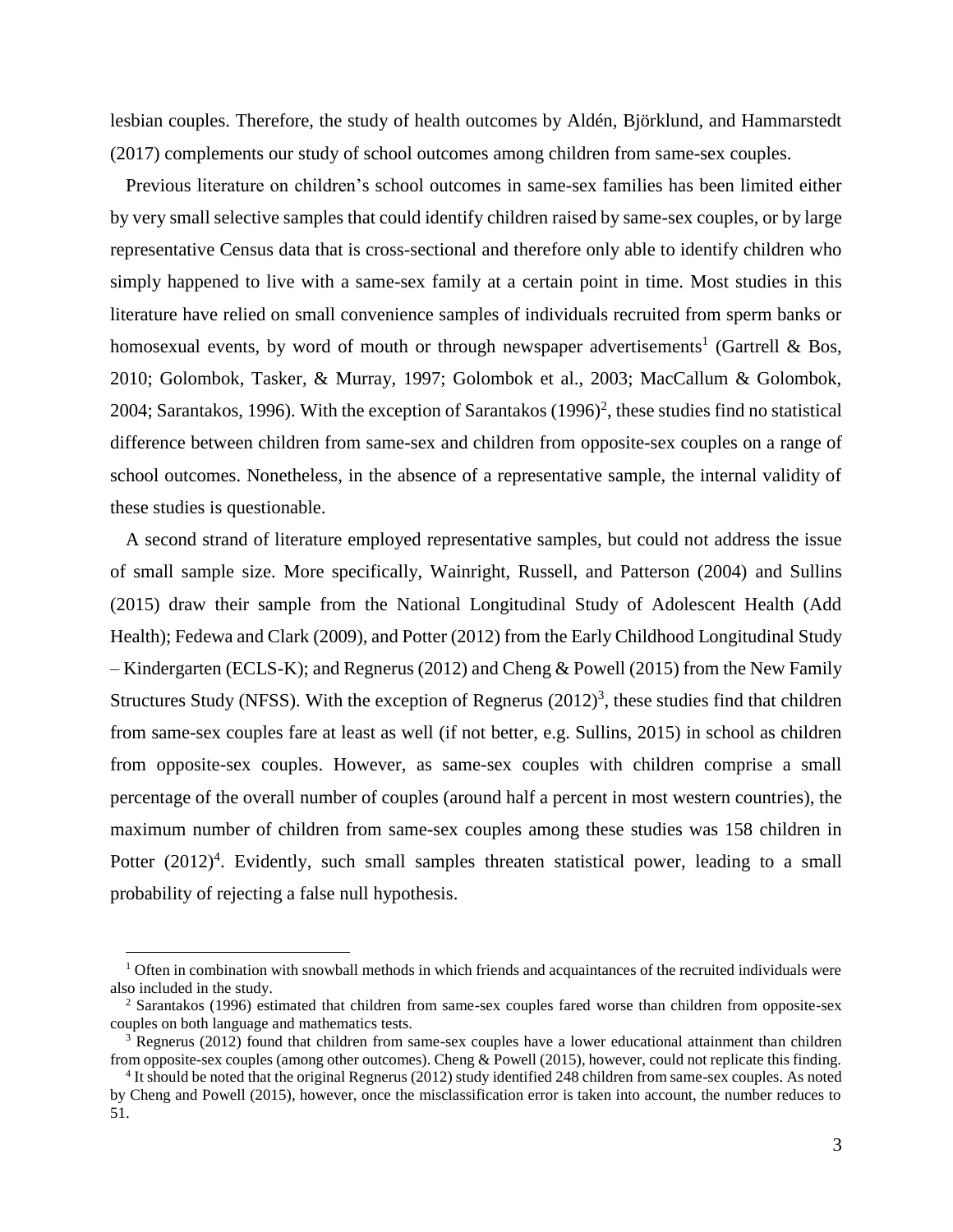A more recent literature has addressed the issues of both selective and small samples by using Census data. More specifically, Rosenfeld (2010) used the 2000 U.S. Census 5% Public Use Microdata Sample and found that children from same-sex couples were equally likely to normally progress through school as children from opposite-sex couples. In a replication study, by contrast, Allen, Pakaluk, and Price (2013) argued that the results in Rosenfeld (2010) were driven by sample restriction choices and that the true association was negative. Similarly, employing the 2006 Canada Census 20% restricted master file, Allen (2013) estimated that children from same-sex couples were about 65 percent as likely to graduate compared to children from opposite-sex couples. More recently, however, using the 2012, 2013, and 2014 American Community Surveys (ACS), Watkins (2018) reanalysed progress through school as an outcome and found no significant differences between children from same-sex and children from opposite-sex couples.

Although these studies use large representative samples, Census data provides only a crosssectional snapshot of family structure. As a result, these studies do not study school performance of children who grew up in a same-sex family, but rather the school performance of children who lived in a same-sex family at a certain point in time. This is an important limitation as many children come into a same-sex family through divorce of a homosexual parent with a heterosexual partner and therefore did not grow up in a same-sex family. Moreover, divorce may exert an independent negative effect on school outcomes (see review by McLanahan, Tach, and Schneider, 2013). Consequently, as Census data does not provide information on when a child entered a same-sex family, studies based on these data may mistakenly attribute a negative coefficient to living in a same-sex family. Another limitation of Census data is misclassification of same-sex couples due to misreporting, especially given that many Censuses were collected at the time same-sex marriage was illegal. For instance, due to misidentification, Census Bureau retracted its 2010 estimates of the number of same-sex couples in the U.S (O'Connell & Feliz, 2011). Similarly, Census Bureau estimates that about one-half of those reporting as same-sex married couples in the 2010 ACS were actually opposite-sex married couples who misreported on the sex question (Kreider and Lofquist, 2015). As this type of measurement error is not classical, it is unclear in which direction the endogenous coefficients are biased. Lastly, in the absence of a measure of student achievement, studies that used the U.S. Census or ACS data are limited to an imperfect proxy of progress through school in primary education calculated using current grade and age.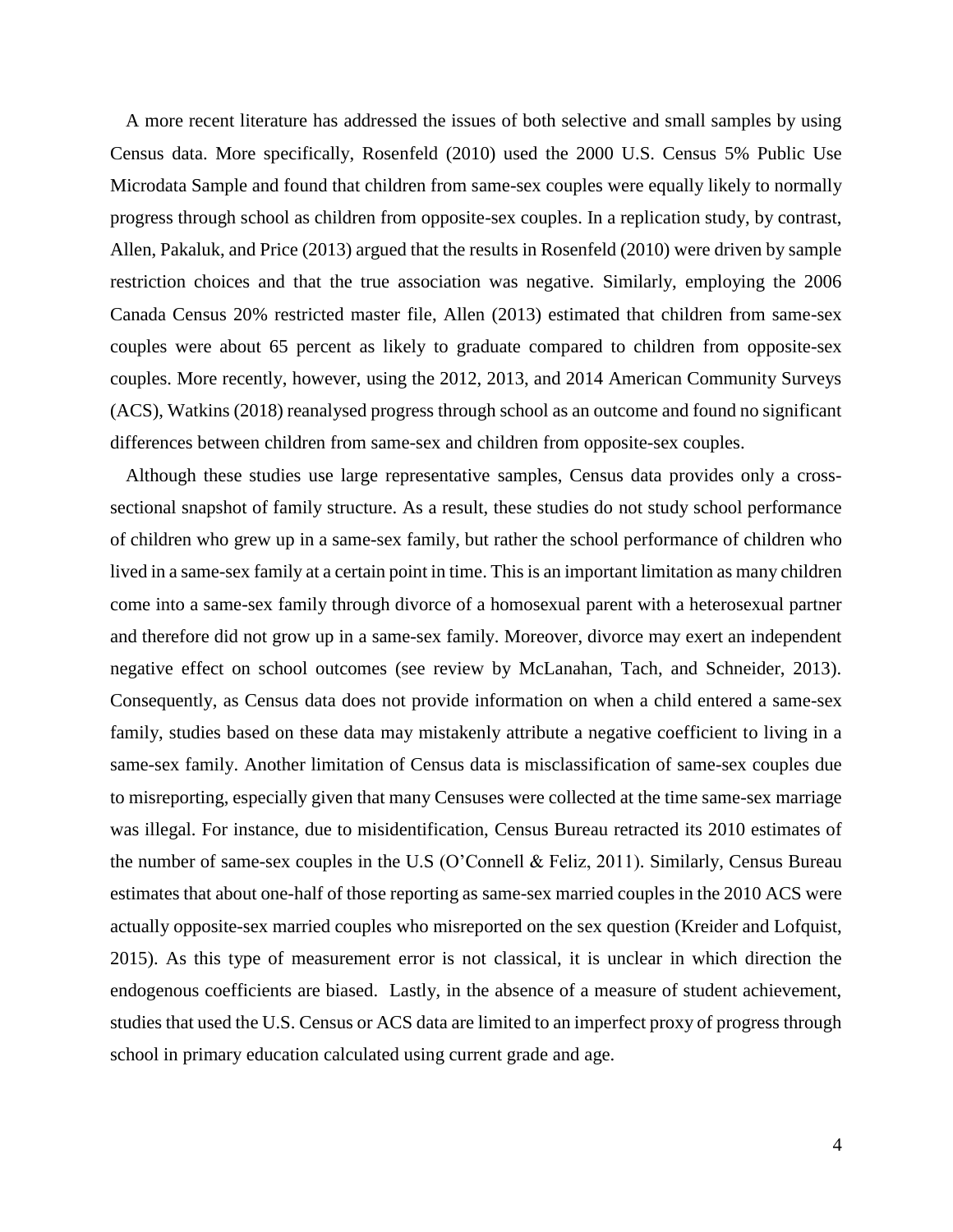Using administrative panel data that include the entire population of children born between 1995 and 2005 in the Netherlands, we are able to address all the issues above. The data enable us to study student achievement – and for earlier cohorts also diploma attainment – of children raised by samesex couples from birth while retaining a large representative sample and minimizing misreporting. Moreover, the Netherlands is a particularly interesting country to study, as it is the first country in the world to legalize same-sex marriage on 1 April 2001. In addition, the Dutch population is among the most favourable countries to same-sex couples<sup>5</sup>. This makes it unlikely that the results are influenced by factors uniquely problematic for same-sex couples and their children such as a lack of social support for same-sex parents, stress arising from persistent stigma and sex discrimination, and limited legal security for same-sex parents. This article

The results indicate that children from same-sex couples outperform children from opposite-sex couples on standardized test scores at the end of primary education by 0.18 standard deviations. We found no heterogeneity by gender nor by ethnicity. By family structure, however, our findings indicate that children particularly benefit from same-sex couples compared to opposite-sex couples if the couple is cohabiting rather than married. Further, we also find that children from same-sex couples continue to outperform children from opposite-sex couples in secondary education. Our results suggest that children from same-sex couples are 6.7 percent more likely to graduate than children from opposite-sex couples. Finally, we use a novel bounding estimator developed by Oster (2017) to bound the causal effect of living in a same-sex family. Treatment effect bounds indicate that the selection on unobserved characteristics would have to be more than two and a half times higher than the selection on observed characteristics to render the positive association insignificant. Therefore, we conclude that children from same-sex couples are likely to perform at least as well in school as children from opposite-sex couples.

The remainder of the paper is structured as follows. Section II outlines potential theoretical mechanisms through which children from same-sex couples may perform differently in school compared to children from opposite-sex couples. Section III describes the data and sample restrictions. Section IV formulates the empirical model. Section V presents the results and bounds

<sup>5</sup> This is apparent from the Eurobarometer survey (European Commission, 2015). In 2015, 96 percent of the Dutch respondents agreed that homosexual persons should have the same rights as heterosexual persons. Moreover, 85 percent of the respondents would have been comfortable having a homosexual person holding the highest political office in the country, and 92 percent of the respondents would have been comfortable working with a homosexual person. Furthermore, 86 percent of the respondents from the Eurobarometer survey were comfortable with their son or daughter having a relationship with someone of the same sex.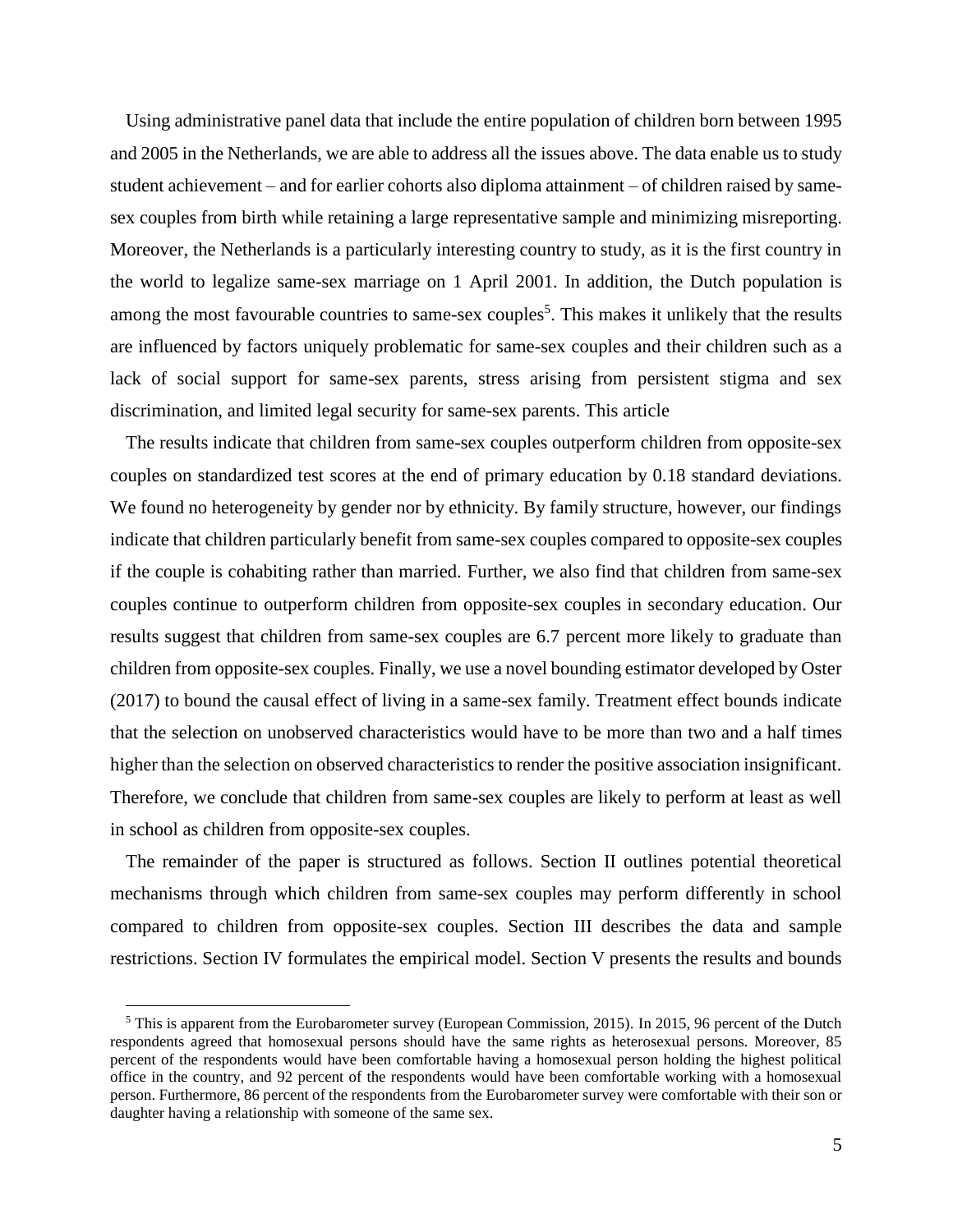the causal effect of being raised by a same-sex couple using treatment effect bounds. The article ends with a discussion of the results and several limitations of the analysis.

## **II. Theoretical Mechanisms**

Several theoretical mechanisms from the parental investment literature can explain how gender of the parents may affect school outcomes of their children (see Hamilton, Cheng, & Powell, 2007). Given that there is no consensus on the mechanisms behind these potential effects, we can distinguish between theories that predict that children raised by same-sex couples may perform worse in school than children raised by opposite-sex couples, and theories that predict that they are likely to perform just as well if not better.

Theoretical mechanisms predicting that children from same-sex parents may perform worse in school are the family structure approach and the kin selection theory. The family structure approach suggests that same-sex couples face increased stressors that decrease the ability of parents to allocate time and effort to invest in their children (Cherlin, 1978; Thomson, Hanson, & McLanahan, 1994). These stressors include lack of blood ties to their children, negative feedback from family and friends who question the authenticity of their roles as parents, persistent stigma from the society, and modest or absent legal security. Consequently, a decreased ability of samesex parents to invest in their children is likely to result in worse school performance. The kin selection theory is an evolutionary theory suggesting that because parents incur economic, physical and mental costs in raising a child, they display discriminative parenting (Hamilton, 1964). In particular, they invest the most in their biological children who share their genetic material. Given that at least one of the same-sex parents is not a biological parent of the child<sup>6</sup>, the kin selection theory predicts that children from same-sex parents are likely to perform worse in school than children from opposite-sex parents.

Other theoretical approaches predict that children from same-sex parents are likely to perform just as well (if not better) than children from opposite-sex parents. These mechanisms include the compensation approach and the selection approach. The compensation approach agrees with the family structure approach that same-sex parents face unique stressors. However, unlike the family structure approach, the compensation approach argues that same-sex parents channel these

<sup>6</sup> Absent a prior sex change or surrogacy for gay men in which both partners donate genetic material.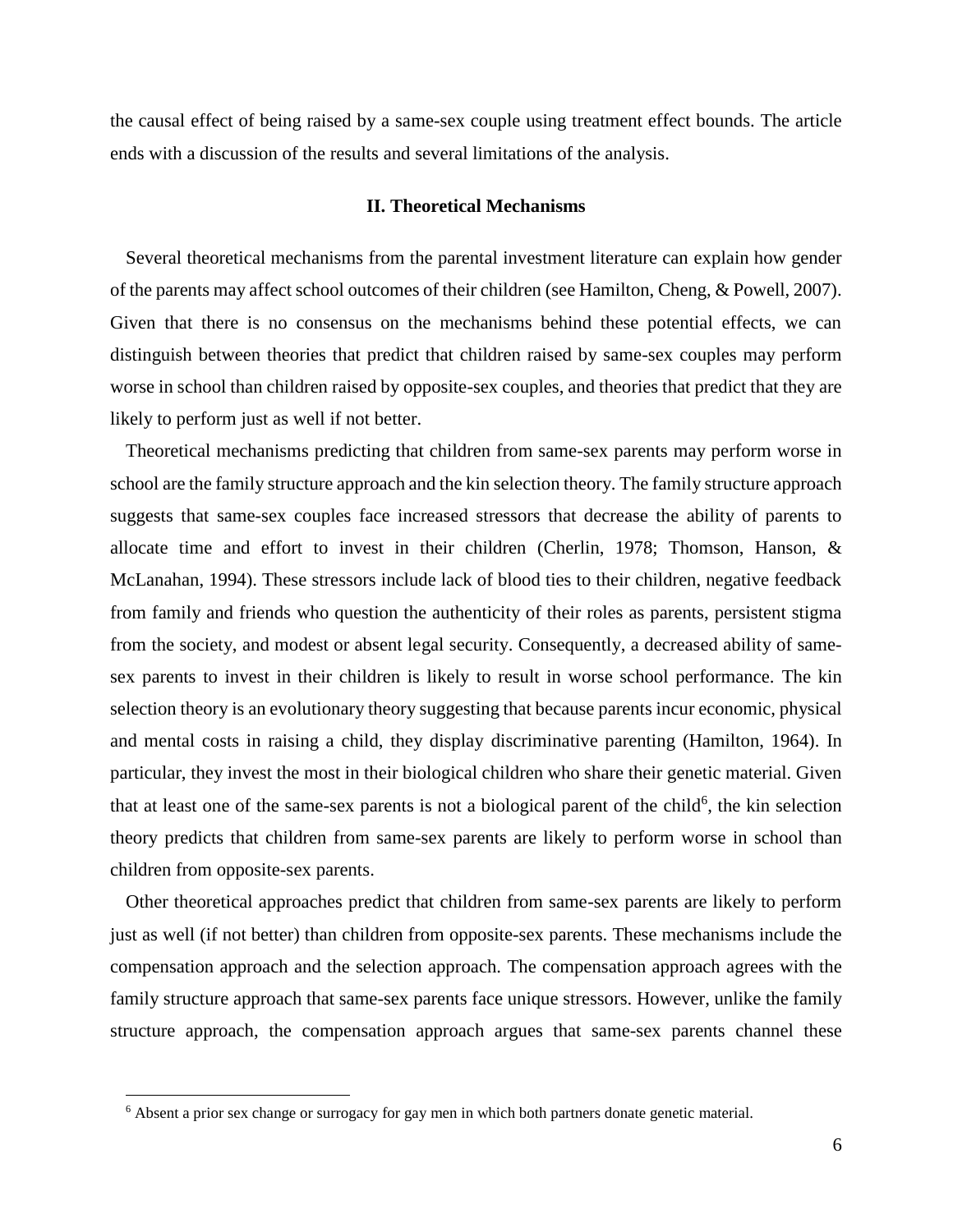stressors as motivation to prove themselves as good parents. Consequently, the compensation approach predicts that children from same-sex parents are likely to perform just as well (if not better) than children from opposite-sex parents. The selection approach suggests that differences in outcomes among children from same-sex parents and children from opposite-sex parents may be a function of selection on socioeconomic characteristics such as parental income, education and age. Given the time-consuming and costly procedures for same-sex couples to obtain children<sup>7</sup>, same-sex couples with children typically have high levels of income and education and are older than both the same-sex couples without children as the general population overall (Black, Sanders, & Taylor, 2007). As these background variables typically enter as parental inputs in an education production function (Hanushek, 1986), the selection approach predicts that children from same-sex parents are likely to perform better than children from opposite-sex parents.

## **III. Data**

## *A. Sample Construction*

The data come from administrative records collected by Statistics Netherlands that cover the entire Dutch population in 2017. These administrative records are based on automated municipal population registers (Steenhof & Harmsen, 2003). Every municipality in the Netherlands has its own population register containing information on all inhabitants of that municipality. Each inhabitant has been given a unique personal identification number, which allows us to link their data to those on the children, parents, and partners. Moreover, starting from 1995 and annually until 2017, the data also contain household and address identifiers as well as marital history and demographic characteristics (i.e. date of birth, gender, birth country) for each individual. Consequently, linking all individuals (children, parents, and partners) to their household, address, and marital history, we are able to identify all the members of a household and their relationship<sup>8</sup>. In addition, by simply observing the gender of each household member, we can identify children in same-sex households. Furthermore, we also observe labour market information from tax

 $<sup>7</sup>$  Except becoming a parent through one partner's prior heterosexual relationship, same-sex couples become parents</sup> through time-consuming and costly procedures such as adoption, donor insemination or surrogate parenting (Stacey  $\&$ Biblarz, 2001). In the Netherlands, adoption and donor insemination typically cost between 10,000 and 40,000 euros depending on the specificities of the procedure.

<sup>8</sup> We could find a match for 91 percent of the population.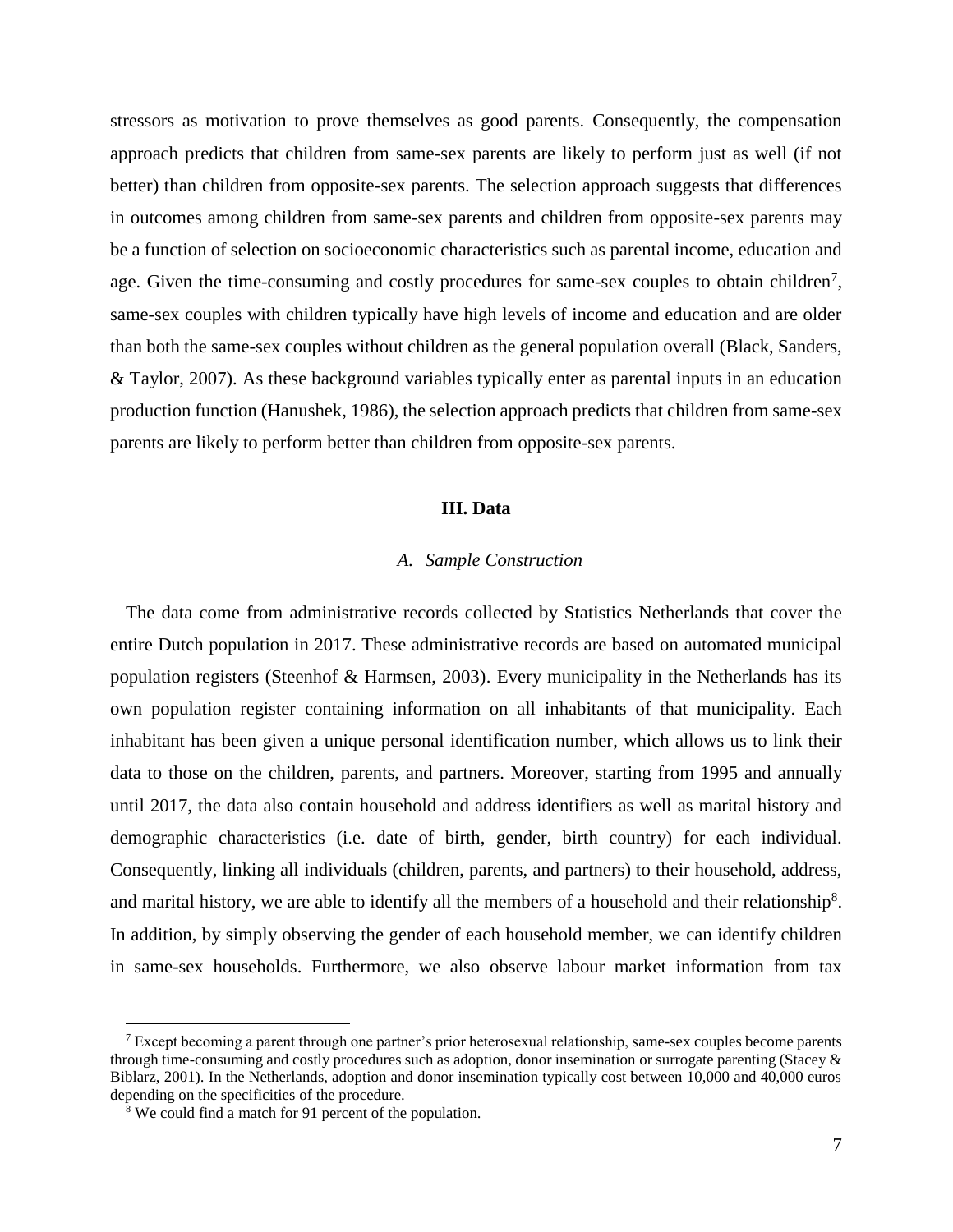authorities of each individual annually from 1999 to 2016. Finally, the data also provide information on student achievement in primary education starting from school year 2008-2009 and annually until school year 2016-2017. For about 18 percent of these children, we also have information on diploma attainment in secondary education.

These data offer four primary advantages over the Census data used in previous studies. First, we can determine each year whether children actually lived with their parents in the same household. As stated previously, Census data provides only a snapshot of the family in a given year. Second, we can determine whether and when children entered a same-sex household. This is an important advantage over the studies based on Census data as we observe whether children were born in a same-sex household or whether they entered a same-sex household through parental divorce. Moreover, we also observe whether and when a child was adopted (and whether this happened through foster care). Third, as we observe most of the information annually over a more than 20 years period, we can construct control variables (e.g. socioeconomic status based on household income) at birth for the majority of individuals in our sample. Therefore, we can limit endogeneity issues arising from control variables measured at the time or even after treatment as in the studies using Census data (Elwert & Winship, 2014). The last advantage of these data compared to Census data is that we observe a reliable measure of actual achievement in primary education, instead of an unreliable measure of progress through school as used in most studies.

To study school outcomes of children raised by same-sex couples, we restrict the sample in three ways. First, as a measure of student achievement, our data includes the score on the standardized test conducted in the final year of primary education (see further). As primary education in the Netherlands normally ends at age 12, we remove children who are not in the last grade of primary education in 2016-2017 (last school year in the data), as these children are not yet old enough to do the test. As a second sample restriction, we solely study couples. Therefore, we do not include children from single parents, children who resided with single persons or children who were in an institution<sup>9</sup>. This is because our administrative data does not include a direct measure of sexual orientation. As a result, we do not observe whether a single parent or a single person is a homosexual. Similarly, children in an institution do not fall within the common definitions of samesex or opposite-sex households. Following Watkins (2018) who used the ACS, we have removed

<sup>&</sup>lt;sup>9</sup> Single persons can both legally adopt children as well as use donor insemination or surrogate parenting in the Netherlands.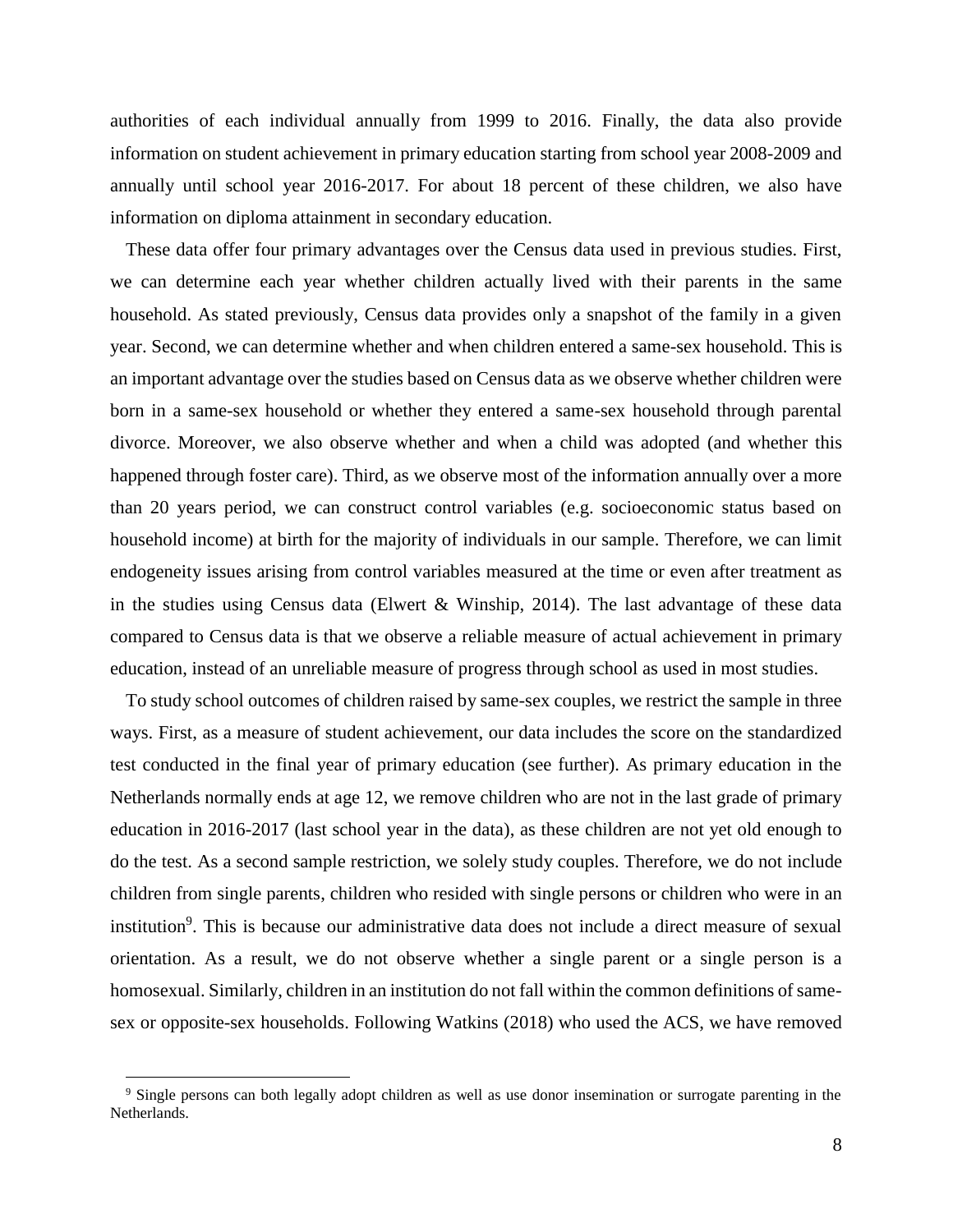these children from the analysis (3.46 percent of the sample). Nonetheless, we have also tried an alternative approach used by Rosenfeld (2010) and Allen (2013) in which we consider single parents to be heterosexual. The coefficients (available upon request) remained virtually unchanged. Lastly, we remove a small percentage  $(0.02$  percent) of children with missing covariates (see further), none of which are children from same-sex couples. The final sample includes 1,201,012 children born between 1995 and 2005.

## *B. Variable Construction*

*Children from Same-Sex Couples*. Our administrative data do not include a measure of sexual orientation. We therefore solely consider sexual behaviour<sup>10</sup>. We identify children from same-sex couples by observing the household composition of each child and the gender of each household member. If the child lived with both parents who were both men or both women, we conclude that the child lived with a same-sex couple. Further, a child is also from a same-sex couple if he or she lived with only one parent who was in a married or cohabiting relationship with a partner of the same-sex that is not the parent of the child. Finally, if a child was adopted or lived in a foster home, we observe the gender of these persons. If the adoptive or foster parents are persons of the samesex, we consider the child as from a same-sex couple. As previously noted, children who lived with a single parent, a single person or in an institution are not considered in this article, as we do not possess a direct measure of sexual orientation. In the analyses, we will use an indicator given value of 1 if the child is from a same-sex couple at least one year (1,661 children) and value of 0 if the child is from an opposite-sex couple (1,199,351 children).

*Outcome Variables*. Our outcome variables closely follow the main transition points in the Dutch education system. Education in the Netherlands is compulsory from the age of five until the age of 18 or until a student has obtained a diploma. Primary education typically lasts seven years until the age of  $12<sup>11</sup>$ . At this point, students enter a tracking system in secondary education that includes

 $10$  It is therefore possible that one of the parents is married to a person of the opposite-sex but identifies as a homosexual or is attracted or aroused to a person of the same sex.

 $11$  It should be noted that it is possible for children to repeat grade and therefore conduct the test at a later age. This would introduce a mechanical relationship between the number of years observed in the data and the probability of residing in a same-sex family. The longer a child is observed in the data (e.g., a child who took 6 years to conduct the test and a child who took 8 years to conduct the test), the higher the probability that a child could reside in a same-sex family. Therefore, we will observe each child until they are 12 years old. Nonetheless, observing children until the actual age at which they conducted the test does not influence our results.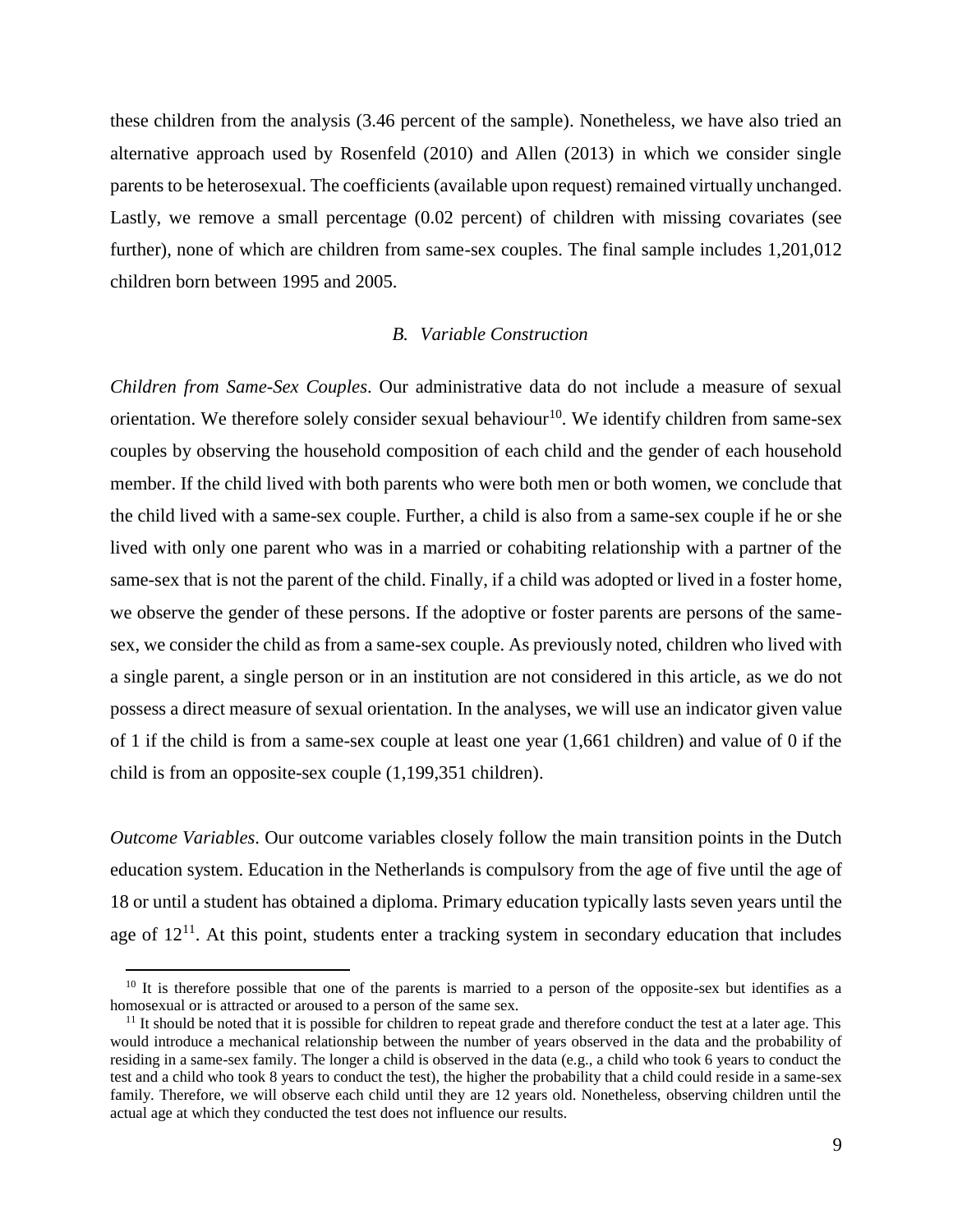three main tracks: preparatory secondary vocational education (VMBO), general secondary education (HAVO) and preuniversity education (VWO). Typically, VWO is considered the most prestigious track. Students decide on the track based on a standardized test in the final year of primary education and based on teacher advice. We will use the score on this standardized test as our primary outcome of interest as it is an objective measure of student achievement. In supplemental analyses in **Table A1** in the Appendix, we also used teacher advice at the end of primary education as an outcome. We do not present these results as part of the main analysis as teacher advice is by definition a subjective opinion of the teacher. Nonetheless, this outcome yields analogous conclusions as the standardized test. Technically, schools may choose among several standardized tests. Although these tests may differ by school, all the students within a school complete the same standardized test. In practice, these tests are very comparable. Nonetheless, most schools use the so-called Central Institute of Test Development test (CITO-test). We observe that 84.56 percent of the children in our sample have done the CITO-test. This test is considered as a high-stakes test by students and parents and is also used for school evaluation (Scheerens, Ehren, Sleegers, & de Leeuw, 2012). It includes two components: language and mathematics. To make the test scores comparable across different tests and across years, we standardize test scores by the test and by year to have a mean zero and unit variance. Thus, to maximize sample size, we also use tests other than the CITO-test. Nonetheless, if we solely consider the CITO-test, our results remain unchanged. Further, for about 18 percent of the population, we also observe diploma attainment in secondary education. This variable is measured as an indicator given value of 1 if the student obtained an upper secondary education diploma according to the International Standard Classification of Education framework (i.e. qualification at ISCED 2011 level 3) and 0 if the student was a high school dropout.

*Control variables*. We include various observed covariates that may account for differences between children from same-sex and children from opposite-sex couples. As children from samesex couples comprise less than one percent of the overall sample, we have constructed variables in a way to maximize cell sizes<sup>12</sup>. At individual level, we control for the gender of the child (1 is boy, 0 is girl) and the year of birth. As a measure of socioeconomic background, we include six variables. First, we construct a variable for child's ethnicity based on parental birth country. It is

<sup>12</sup> Nonetheless, using continuous measures yields analogous results.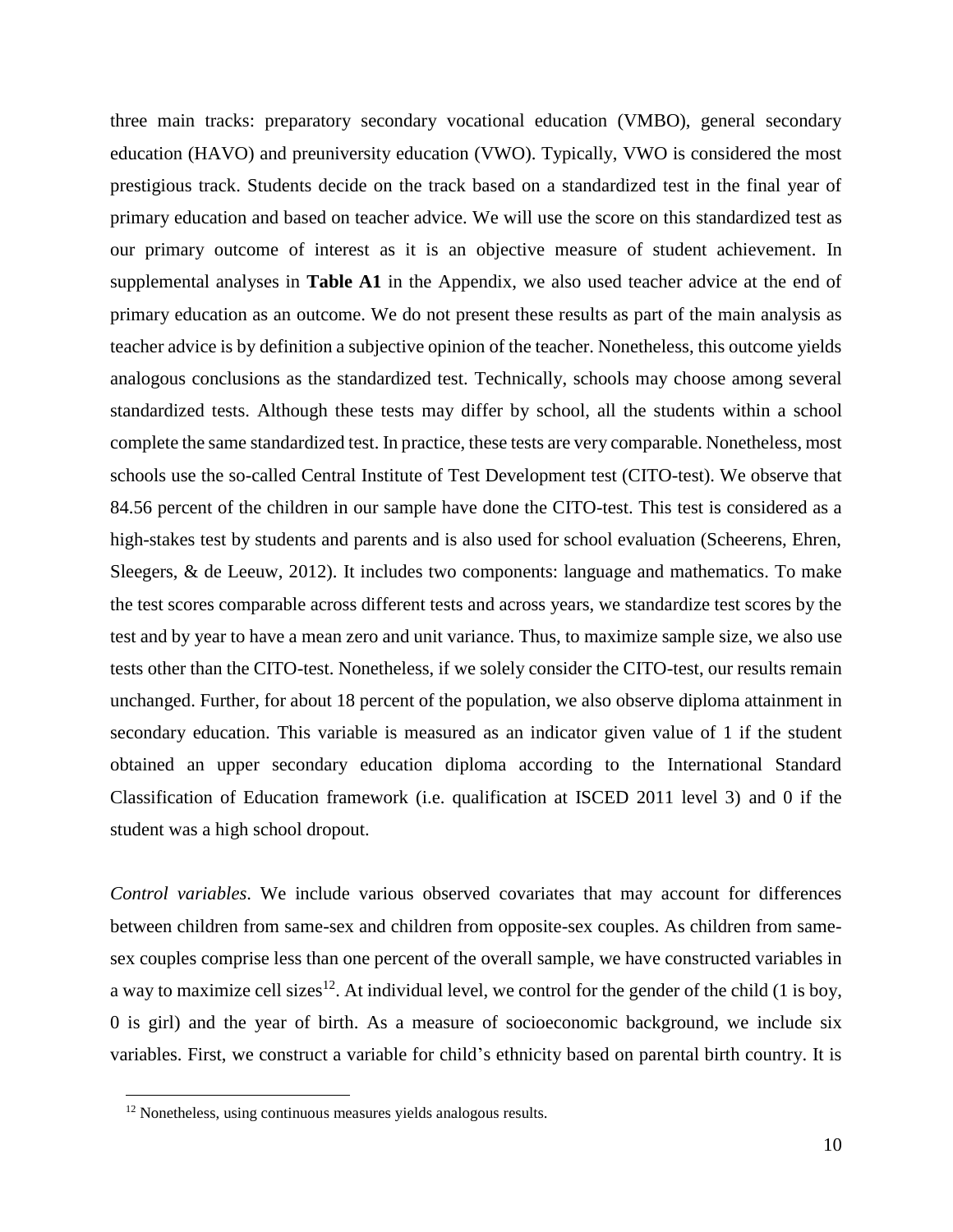given value of 1 if at least one parent was born outside the Netherlands and value of 0 if both parents were born in the Netherlands. Similar to U.S. studies that find that children from same-sex couples are more likely to be white (Rosenfeld, 2010; Watkins, 2018), we control for children from same-sex couples likely having parents born in the Netherlands rather than having parents who emigrated from potentially more conservative countries such as Turkey or Morocco. Second, we include indicators for neighbourhood at birth to account for children from same-sex couples potentially being located in wealthier neighbourhoods (Black, Gates, Sanders, & Taylor, 2002).

Further, we include a measure for household annual net income in  $10,000$  euros<sup>13</sup> at birth, and an indicator for parental education given value of 1 if at least one parent did not complete upper secondary education and 0 otherwise. Neighbourhood and household net income are measured at birth for most of the children in the sample (83 percent) to avoid endogenous controls (Elwert & Winship,  $2014$ <sup>14</sup>. If the information at birth was not available, we used information from subsequent years<sup>15</sup>. Rosenfeld  $(2011)$  has found that measures of parental income and education account for most of the differences between children from same-sex and opposite-sex couples. Lastly, we include categorical variables for the average age of the parents at birth<sup>16</sup> (*younger than 35*, *36 to 40*, *older than 40*) and for the number of siblings (*only child*, *one sibling*, *two or more siblings*), given that same-sex couples are typically older and have less children than opposite-sex couples (Black, Sanders, & Taylor, 2007).

As a last control variable, we include a discrete measure of family structure at birth comprising three categories: *married parents*, *cohabiting parents*, and *other*. The last category includes children born into a family with one parent and a stepparent as well as adopted children and foster children. It includes less than a half percent of the children. The distinction between married and cohabiting parents is used in most studies of same-sex parenting (for instance, see Allen, 2013; Rosenfeld, 2010; Watkins, 2018). It should be noted that we do not make a distinction between marriage and a registered partnership. This is because, in practice, registered partnership is almost

<sup>&</sup>lt;sup>13</sup> We calculate this measure based on net income of the parents. If a child resided with one parent and his or her partner, we consider the income of both the parent as the partner. If the child resided with adoptive parents or in a foster home, we consider the income of these persons.

<sup>&</sup>lt;sup>14</sup> It should be noted, however, that many of the mothers did not work during pregnancy or were on reduced pay. Therefore, this variable will underestimate the true household income. Nonetheless, our results are robust to the measurement of household income (and neighbourhood) at the start and at the end of primary education.

<sup>&</sup>lt;sup>15</sup> Removing these children does not alter the results significantly.

<sup>&</sup>lt;sup>16</sup> If a child resided with one parent and his or her partner, we consider the average of the age of both the parent as the partner. If the child resided with adoptive parents or in a foster home, we consider the average age of these persons.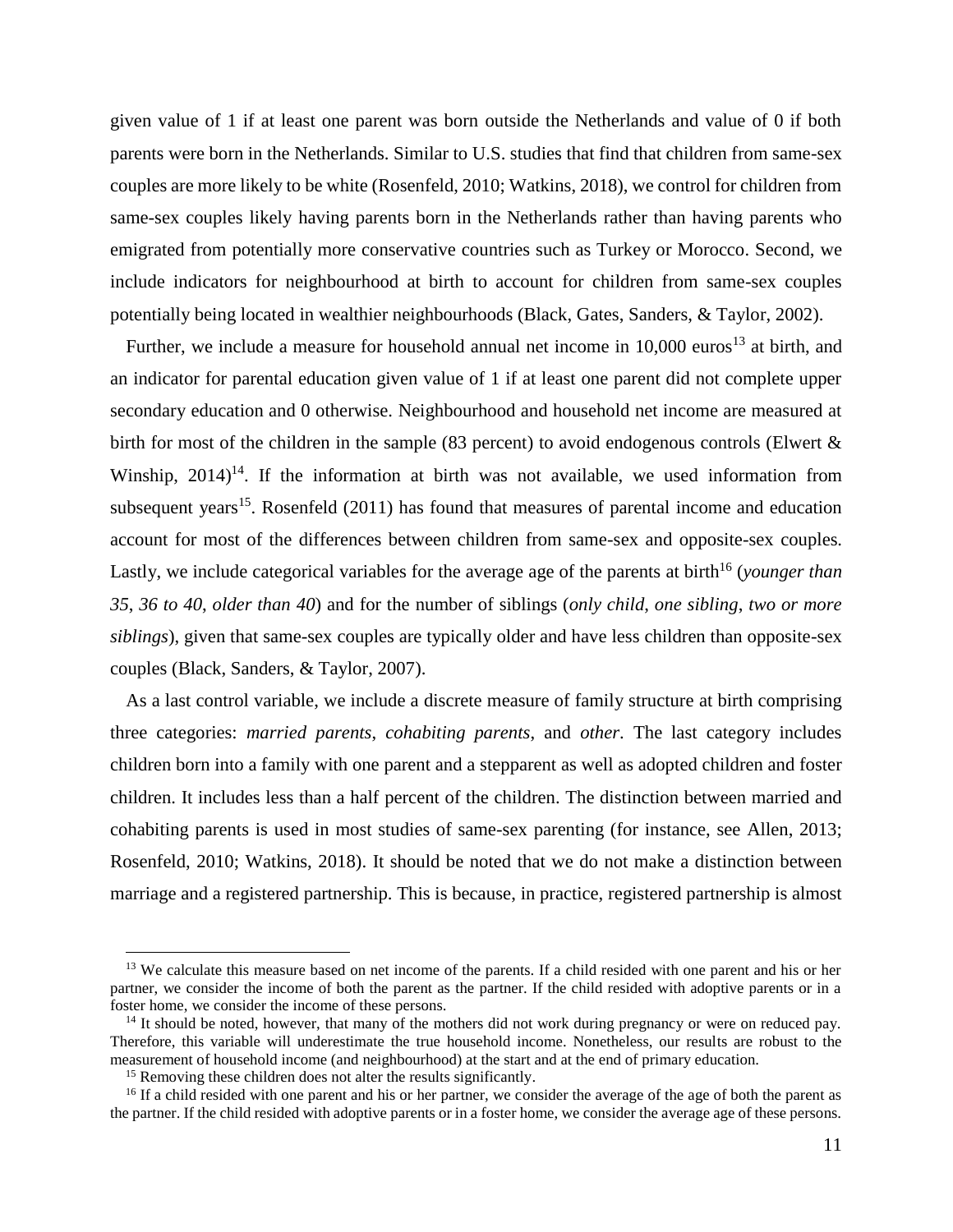a perfect substitute for marriage (Trandafir, 2014). Registered partnership differs from marriage solely on contract dissolution. Registered partnership can be dissolved at the civil registry by mutual agreement, while marriage can only be dissolved in court. Consequently, we chose to maximize cell sizes by treating registered partnership as marriage<sup>17</sup>. It is also worth mentioning that registered partnership was introduced on 1 January 1998 for both same-sex as opposite-sex couples, while same-sex marriage was legalized on 1 April 2001. This means that some children from same-sex couples in our sample were born before either registered partnership or marriage was legal. As a result, these children are classified as living with cohabiting parents, while their parents' relationship could more accurately be described as married. Nonetheless, as this is a small percentage of children (about 6 percent), excluding them from the analysis does not alter the results.

<sup>&</sup>lt;sup>17</sup> Nonetheless, our results are robust to treating marriage and registered partnership as separate categories.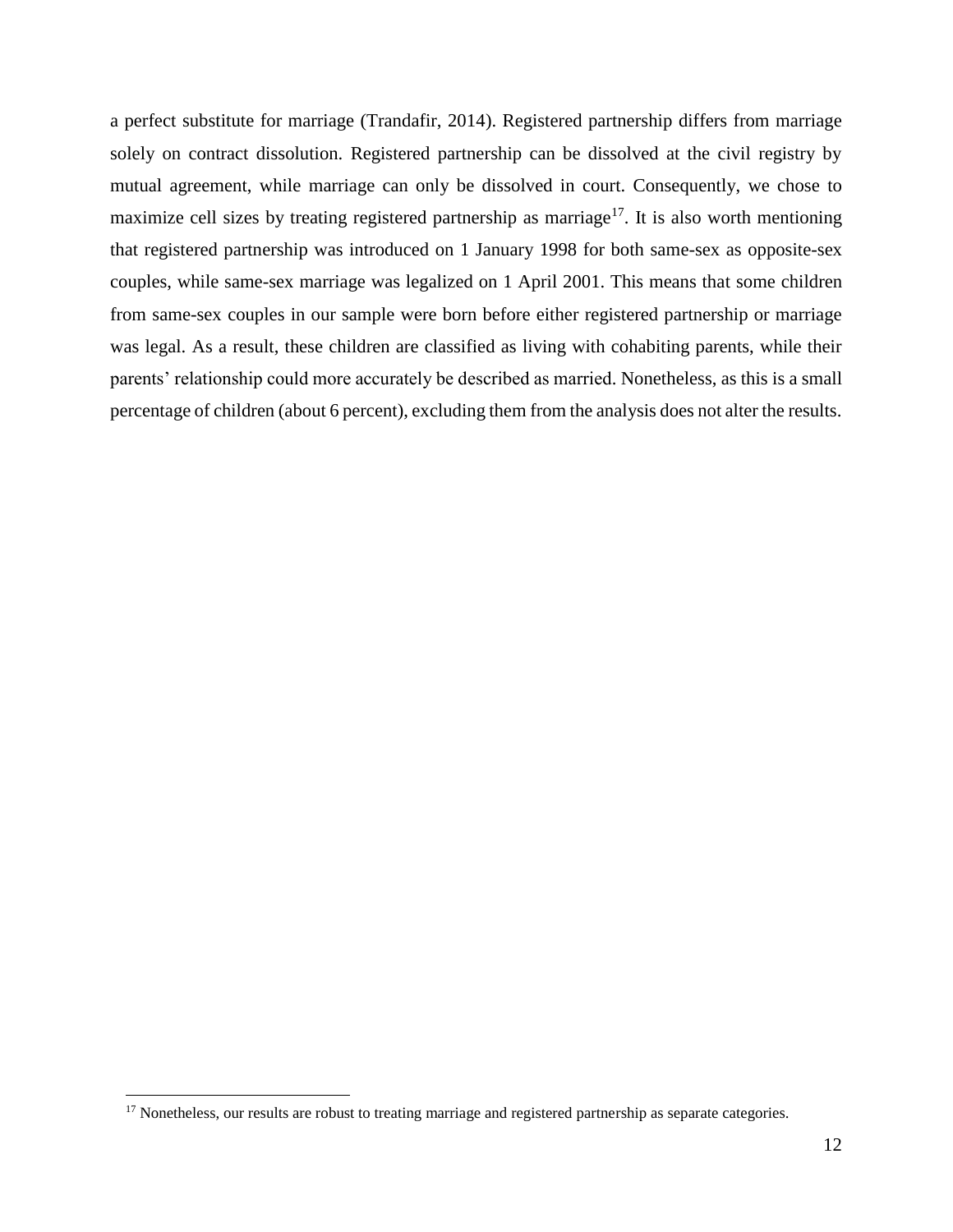## *C. Descriptive Statistics*

|                                                                 | Children from | Children from | <b>Difference</b>   |
|-----------------------------------------------------------------|---------------|---------------|---------------------|
|                                                                 | same-sex      | opposite-sex  | $(T-test)$          |
|                                                                 | couples       | couples       |                     |
| Control variables:                                              |               |               |                     |
| Gender $(1 \text{ is boy}, 0 \text{ is girl})$                  | 0.493         | 0.503         | $-0.010(0.012)$     |
| Ethnicity (1 is foreign, 0 is Dutch)                            | 0.215         | 0.261         | $-0.046(0.011)$ *** |
| Household annual net income at birth                            |               |               |                     |
| At most 10,000 EUR                                              | 0.168         | 0.262         | $-0.094(0.011)$ *** |
| 10,001 EUR $-$ 20,000 EUR                                       | 0.494         | 0.513         | $-0.019(0.012)$     |
| 20,001 EUR - 30,000 EUR                                         | 0.288         | 0.184         | $0.104(0.010)$ ***  |
| More than 30,000 EUR                                            | 0.050         | 0.041         | $0.009(0.005)$ **   |
| Parental education at birth (1 is no high school degree)        | 0.033         | 0.106         | $-0.073(0.008)$ *** |
| Average age of the parents at birth                             |               |               |                     |
| Younger than 35                                                 | 0.498         | 0.754         | $-0.256(0.011)$ *** |
| 36 to 40                                                        | 0.340         | 0.173         | $0.166(0.009)$ ***  |
| Older than 40                                                   | 0.163         | 0.073         | $0.090(0.006)$ ***  |
| Number of siblings                                              |               |               |                     |
| Only child                                                      | 0.530         | 0.429         | $0.101(0.012)$ ***  |
| One sibling                                                     | 0.370         | 0.384         | $-0.014(0.012)$     |
| Two or more siblings                                            | 0.101         | 0.187         | $-0.086(0.010)$ *** |
| Family structure at birth                                       |               |               |                     |
| Married parents                                                 | 0.654         | 0.803         | $-0.149(0.010)$ *** |
| Cohabiting parents                                              | 0.314         | 0.196         | $0.119(0.010)$ ***  |
| Other                                                           | 0.032         | 0.002         | $0.030(0.001)$ ***  |
|                                                                 |               |               |                     |
| Outcomes:                                                       |               |               |                     |
| Test score at the end of primary education (standardized)       | 0.310         | 0.041         | $0.269(0.024)$ ***  |
| High school diploma (1 is graduated, 0 is dropout) <sup>a</sup> | 0.895         | 0.873         | 0.021(0.021)        |
| Number of children                                              | 1,661         | 1,199,351     |                     |

## TABLE 1 – DESCRIPTIVE STATISTICS

*Notes.* Standard errors are in parentheses.

<sup>a</sup> As children are born from 1995 to 2005 and the last observed school year is 2016-2017, a high school diploma is observed for 212,432 children from which 256 children are from a same-sex couple.

\*\*\* Significance at the 1 percent level.

\*\* Significance at the 5 percent level.

Descriptive statistics are presented in **Table 1**. We observe standardized test scores at the end of primary education of 1,201,012 children, from which 1,661 children (0.14 percent) are from a same-sex couple. Only 29 of these children are from a gay couple. This is likely because gay couples with children are a recent phenomenon and children in our sample have to be at least 12 years old to conduct the standardized test at the end of primary education. Therefore, we are unable to separate the analysis by gender of the couple.

**Table 1** suggests that children from same-sex couples are equally likely to be boys as children from opposite-sex couples. Further, we observe that compared to children from opposite-sex households, children from same-sex couples enjoy a significantly higher socioeconomic status.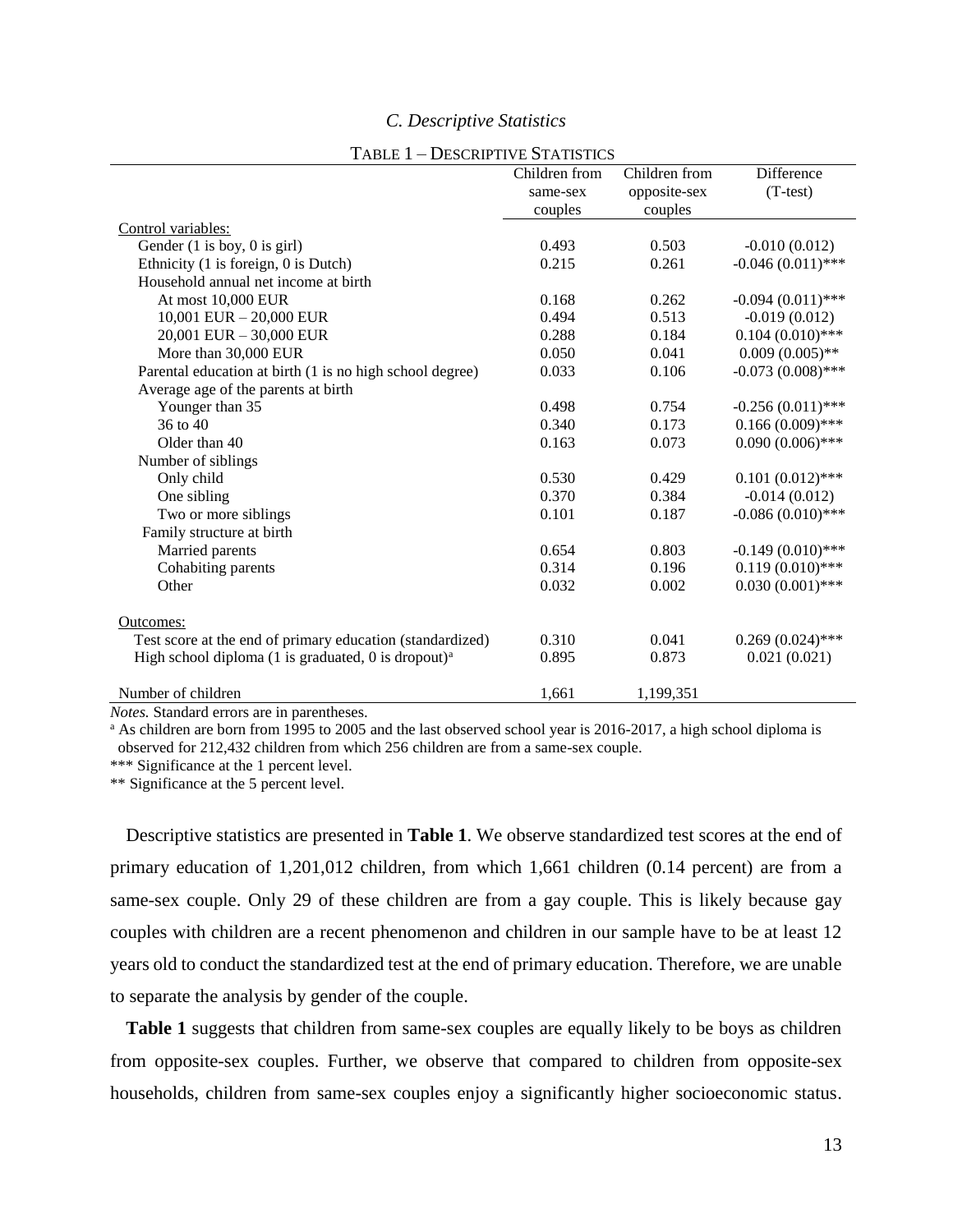Their parents are more likely to be older, to be born in the Netherlands, to earn more and to be well educated. Moreover, children from same-sex couples are more likely to have fewer siblings. However, children from same-sex couples are less likely to be born into a married family. This is not surprising as for some of the earlier cohorts, same-sex marriage was unavailable. If we solely consider children born after same-sex marriage was introduced in 2001 (not shown in **Table 1**), the difference in family structure between children from same-sex and opposite-sex couples reduces, but remains significant. In particular, children from same-sex couples are 0.029 percentage points significantly less likely to be born in a married family, and 0.040 percentage points more likely to be born in other family types.

Finally, the descriptive statistics suggest that children from same-sex couples perform significantly better on the standardized test at the end of primary education. They score 0.269 standard deviations higher than children from opposite-sex couples. For the earlier cohorts, we also observe diploma attainment at the end of secondary education. Although same-sex couples have a higher mean diploma attainment, this difference is not significant. Nonetheless, these results are strictly descriptive. For a better view of the children's outcomes in same-sex families, we need to address the main issues of selection on socioeconomic status and family instability.

#### **IV. Empirical Methodology**

We estimate school outcomes among children from same-sex couples by an Ordinary Least Squares  $(OLS)^{18}$  model that is formulated as follows:

$$
(1) \qquad y_i = \alpha_0 + \beta_1 H_i + \theta X_i + \varepsilon_i
$$

 $\overline{a}$ 

where  $y_i$  is the outcome variable of individual *i* (i.e., standardized test score at the end of primary education and diploma attainment in secondary education). The variable of interest is  $H_i$ , given value of 1 if the child was from a same-sex couple at least one year and 0 if the child was from an opposite-sex couple. Depending on the specification, we also include in equation (1) control variables defined above as part of  $X_i$ . Each specification is estimated using clustered standard errors at the household level to account for dependence of observations within households, e.g. siblings.

<sup>&</sup>lt;sup>18</sup> Results from a logit model for diploma attainment are similar to the OLS results.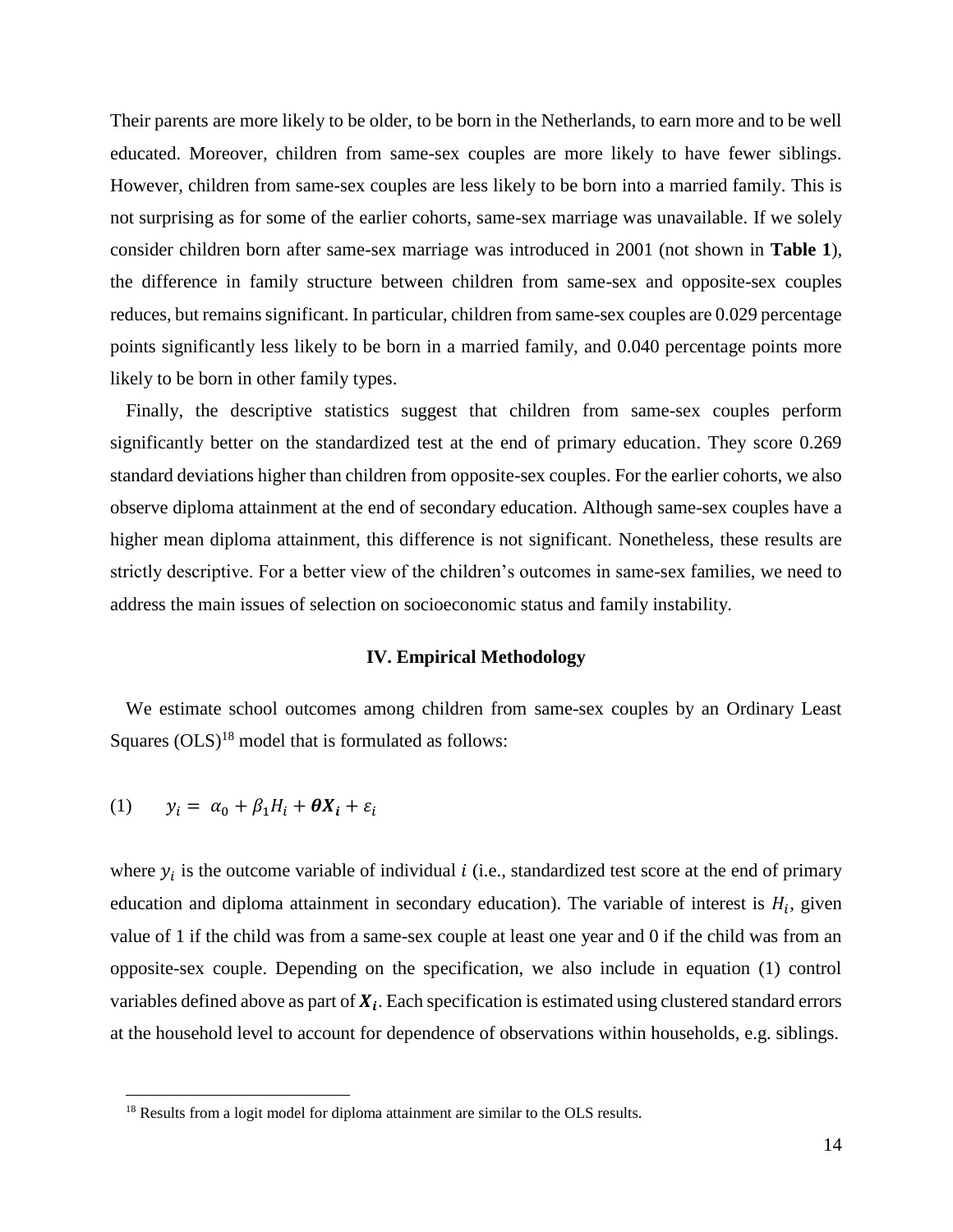Several points about equation (1) are worth mentioning. First, we defined treatment to identify all children who resided in a same-sex family at least one year. However, this group of children is heterogeneous: it includes children who were born in a same-sex family, children from parents' prior heterosexual relationships, and adopted children (often from foster care). Although we do not directly observe how same-sex couples obtained children (for instance, we do not know whether a couple used donor insemination), we do know when a child entered a same-sex family and whether the child was adopted<sup>19</sup> (or was in foster care). Moreover, we also observe whether and when parents divorced. Therefore, we can identify children who entered a same-sex family at birth with parents not being divorced prior to or in the year of child's birth. We call these children biological children. Next, we identify children who entered a same-sex family after birth or at birth with parents being divorced either prior to or in the year of child's birth. We call these children, children from a prior heterosexual relationship or children from divorce. Finally, we identify children who were adopted or in foster care. We find that 72.25 percent of children from same-sex children are biological children. Another 26.49 percent come from a previous heterosexual relationship and only 1.26 percent of children from same-sex couples are adopted (or in foster home).



FIGURE 1 – CUMULATIVE NUMBER OF YEARS CHILDREN FROM PREVIOUS HETEROSEXUAL RELATIONSHIPS SPENT IN A SAME-SEX FAMILY (*N* = 461)

<sup>&</sup>lt;sup>19</sup> By adoption, we mean same-sex couples adopting a child who was conceived by another couple. In the Netherlands, parental rights often have to be claimed by at least one of the partners in a same-sex relationship. In this article, we do not consider this as adoption.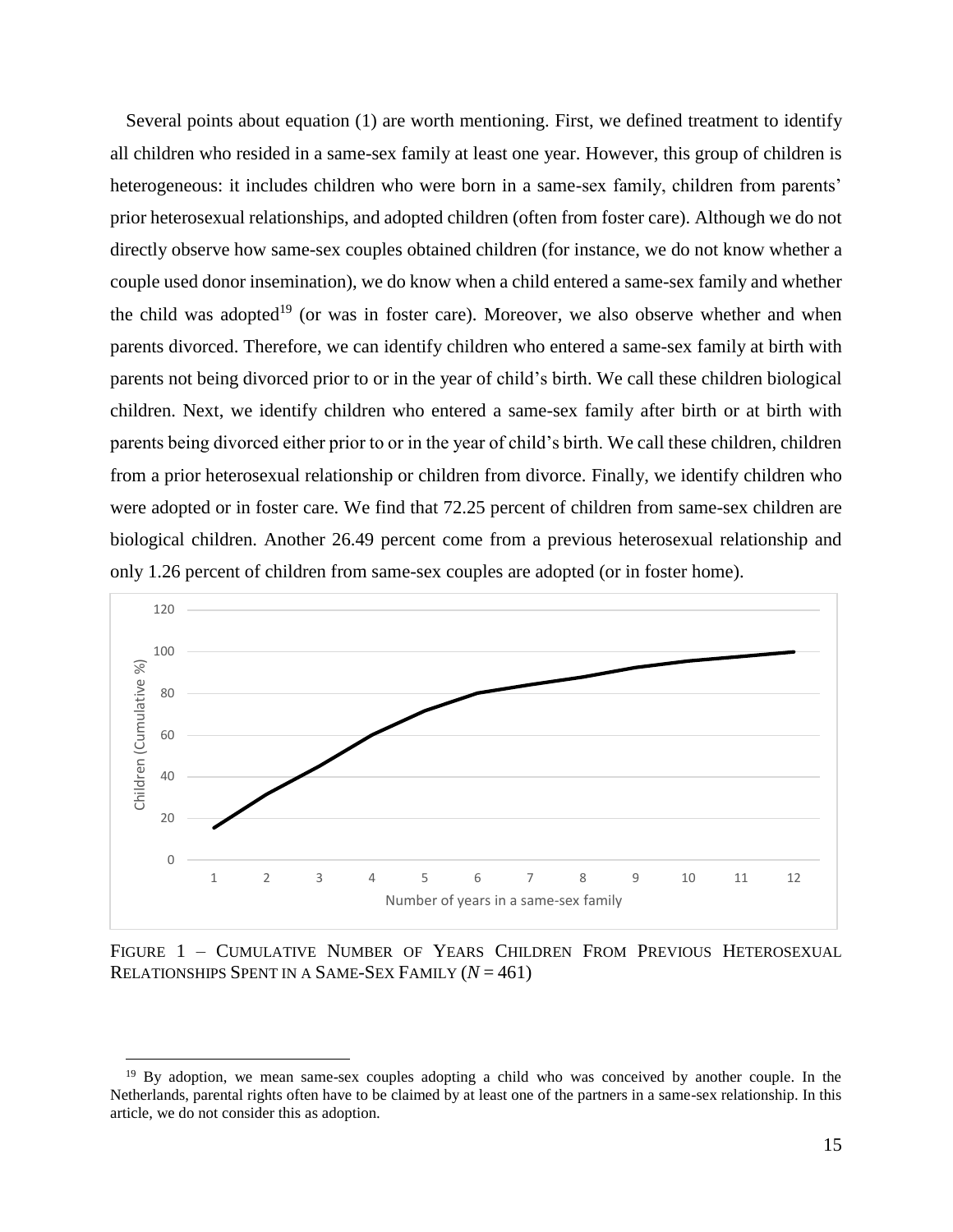Although the analysis of children who were born in a same-sex family is relatively straightforward, the analysis of other children is econometrically challenging. Children from parents' prior heterosexual relationships enter a same-sex family around the period of divorce. Consequently, the effect of living in a same-sex family is conflated with the potential independent negative effect of family instability<sup>20</sup>. Moreover, these children often did not reside in a same-sex family for a long time. **Figure 1** presents the cumulative number of years spent in a same-sex family by children from previous heterosexual relationships. More than 80 percent of the children from previous heterosexual relationships spent maximally 6 years in a same-sex family<sup>21</sup>. Similarly to children from previous heterosexual relationships, adopted children (and foster children) may face exceptional challenges during their lives and may be at a disproportionate risk of adverse outcomes throughout the life course (Doyle, 2007; Font, Berger, Cancian, & Noyes, 2018). Consequently, we are unable to separate the effect of living in a same-sex family with the independent effect of adoption. There is considerable disagreement among sociologists about how to treat these children. Whereas Rosenfeld (2011, 2013) argues that these children should be dropped from the analysis, Allen, Pakaluk, and Price (2013) argue that these children should be included. We, on the other hand, opt for a more inclusive approach and estimate a model with all children included as well as a model without children from previous heterosexual marriages and adopted children<sup>22</sup>. This final model is estimated on 1200 children who were raised by same-sex families from birth $^{23}$ .

Further, although the sample of children from same-sex couples is relatively large, these children represent less than one percent of the total sample. As a result, the treatment group is much smaller (and therefore less heterogeneous) than the control group. To account for this, we perform Coarsened Exact Matching (CEM) as in Blackwell et al. (2009) and Iacus, King, & Porro (2008). This technique selects for every child from a same-sex couple, a corresponding child from an

 $20$  For the literature on the causal effects of family instability on school outcomes, see the review by McLanahan, Tach, and Schneider (2013).

 $21$  It should be noted that some children spent all 12 years in a same-sex family. However, children of these parents divorced in the year of birth. Therefore, we were conservative and counted these children as children from a previous heterosexual relationship. Counting these children as biological children does not alter the results significantly.

<sup>&</sup>lt;sup>22</sup> Separate results solely for children from previous heterosexual marriages and adopted children (with children raised by same-sex couples from birth excluded) show a negative association between residing in a same-sex family and test scores (available upon request). Evidently, these results are merely suggestive as they are prone to selection bias.

 $23$  It should be noted that it is still possible that these children have experienced family instability while residing in a same-sex family. However, these children did not enter a same-sex family as a result of family instability.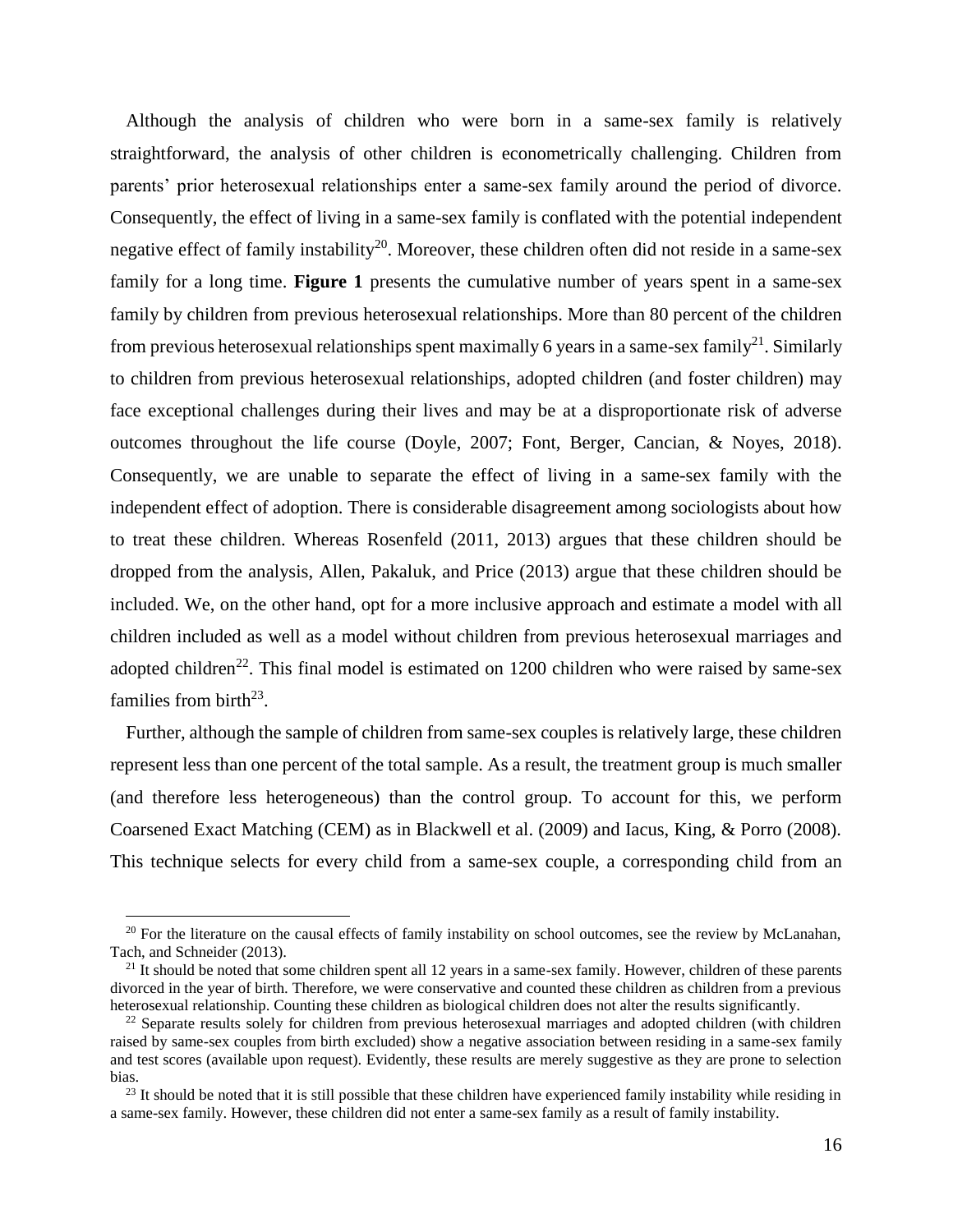opposite-sex couple having either exact same values or same coarsened values on observed characteristics in  $X_i$ . The goal of CEM is to both reduce the imbalance in covariates as to reduce model dependence stemming from a disproportionately large control group. Iacus, King, & Porro (2008) find CEM to perform better than the commonly used Propensity Score Matching  $(PSM)^{24}$ .

Finally, a word of caution is necessary about the causal interpretation of our findings. Unlike previous studies, our administrative panel data enable us to limit misidentification as well as to identify children born into a same-sex family who actually lived with their parents. This, however, does not imply that we can interpret our results as causal. Although we control for the main observable characteristics (*selection on observables*), we are unable to control for unobservable characteristics (*selection on unobservables*). As mentioned in the previous section, same-sex parents appear to have a higher socioeconomic status than opposite-sex parents. In **Table A2** in the Appendix, we describe socioeconomic characteristics of same-sex parents in more detail and compare them with same-sex couples without children, opposite-sex couples without children, and opposite-sex couples with children. Based on ethnicity and net income per year as proxies for socioeconomic status, we conclude that same-sex couples with children have the highest socioeconomic status among the four groups, followed by opposite-sex couples with and without children. Same-sex couples without children seem to have the lowest socioeconomic status<sup>25</sup>. Therefore, selection on observables stems from two sources: same-sex couples with children have a higher socioeconomic status than the overall population; and same-sex couples with children have an even higher socioeconomic status than same-sex couples without children. In addition to selection on observed characteristics, children from same-sex couples may also be selected on unobserved characteristics such as ability. This is because, as we have seen, most same-sex couples in the Netherlands are likely to be conceived by donor insemination, while the Dutch law prohibits using an anonymous donor. Therefore, couples in the Netherlands may select a donor with most favourable characteristics such as ability, leading to selection on unobservables. To the extent that this applied for same-sex couples, we would expect our results to represent an upper bound of the causal effect of being raised by a same-sex family.

<sup>24</sup> Nonetheless, PSM yields analogous results.

 $25$  This conclusion also holds if we consider lesbian and gay couples separately. Gay couples with children have the highest socioeconomic status, followed by lesbian couples with children, opposite-sex couples with children, oppositesex couples without children, and gay couples without children. Lesbian couples without children have the lowest socioeconomic status.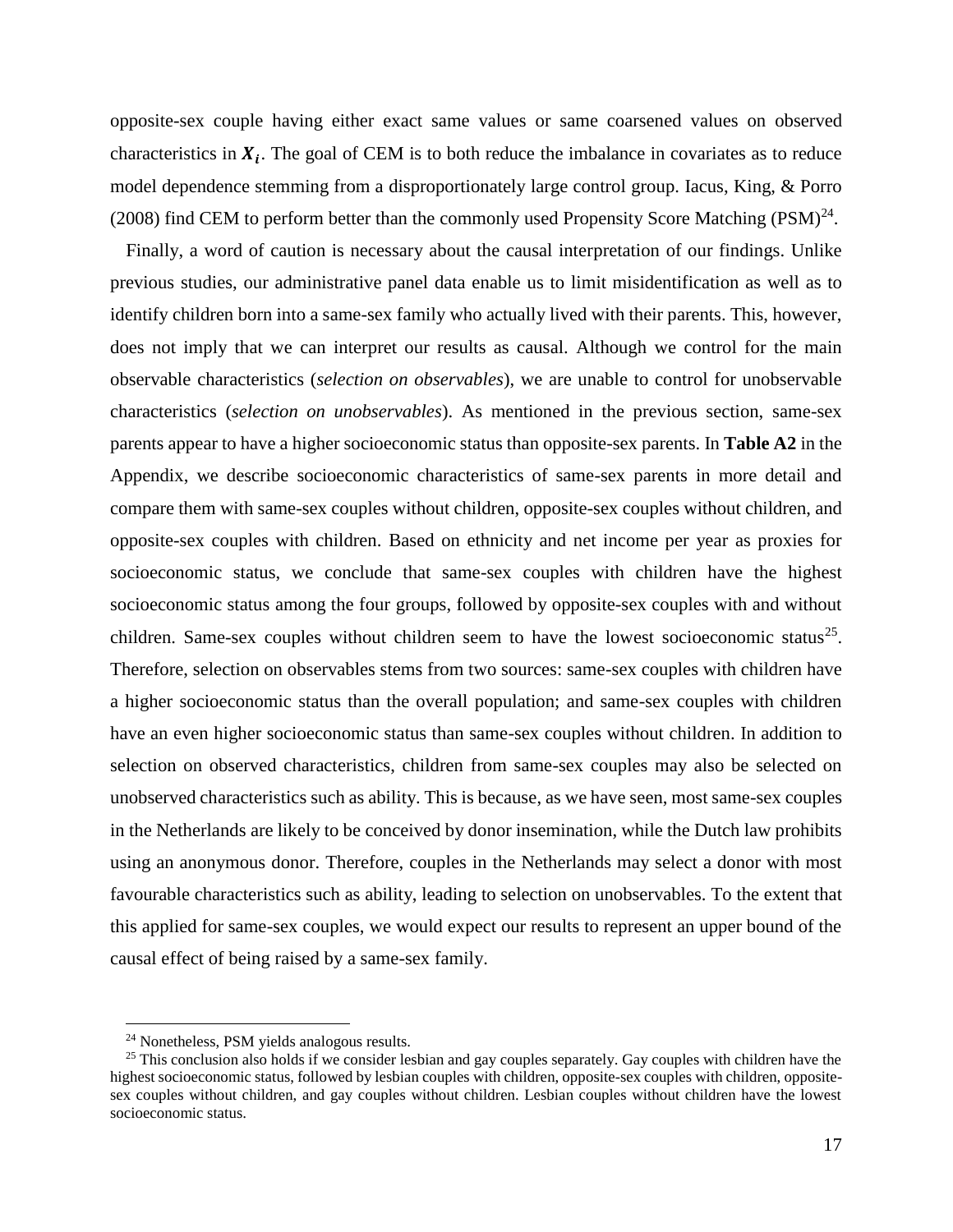To better understand these selection effects, we perform an additional analysis using a novel bounding estimator developed by Oster (2017). By observing coefficient and R² movements before and after the inclusion of observed characteristics, we can calculate how large the effect of unobserved characteristics would have to be compared to the effect of observed characteristics to render the estimates insignificant. If we find that the effect of unobservables would have to be several times larger than the effect of observables, this would suggest that our findings are likely to have a causal interpretation. Nonetheless, this estimation assumes that selection on observables is informative about the selection on unobservables. The results should be interpreted bearing this in mind.

In a supplemental analysis, we also include cousin fixed effects. This is possible as our data allows for linking individuals across two generations. Consequently, we compare children who share a grandmother/grandfather pair on the father's or the mother's side where one child has lived in a same-sex family while his or her cousin has not. This approach has been used in the literature based on the rationale that cousins share some genetic material (Geronimus, Korenman, & Hillemeier, 1994; Hällsten & Pfeffer, 2017). A limitation of this approach is, however, that we need grandparents with multiple children and enough variation in the treatment. Therefore, the sample is reduced and estimates less precise. Moreover, although cousins share some genetic material, these children are likely still different on many characteristics. As a result, the selection on unobservables is potentially reduced, but not eliminated. The results are presented in **Table A3** in the Appendix and are very similar to the main results.

## **V. Results**

This section starts by estimating how children from same-sex couples fare on the standardized test at the end of primary education compared to children from opposite-sex couples. In addition, we estimate heterogeneous effects based on gender, ethnicity, and family structure. Further, for the earlier cohorts, we estimate whether children from same-sex couples differ in diploma attainment from children from opposite-sex couples. Finally, we use treatment effect bounds to assess the causal interpretation of our findings.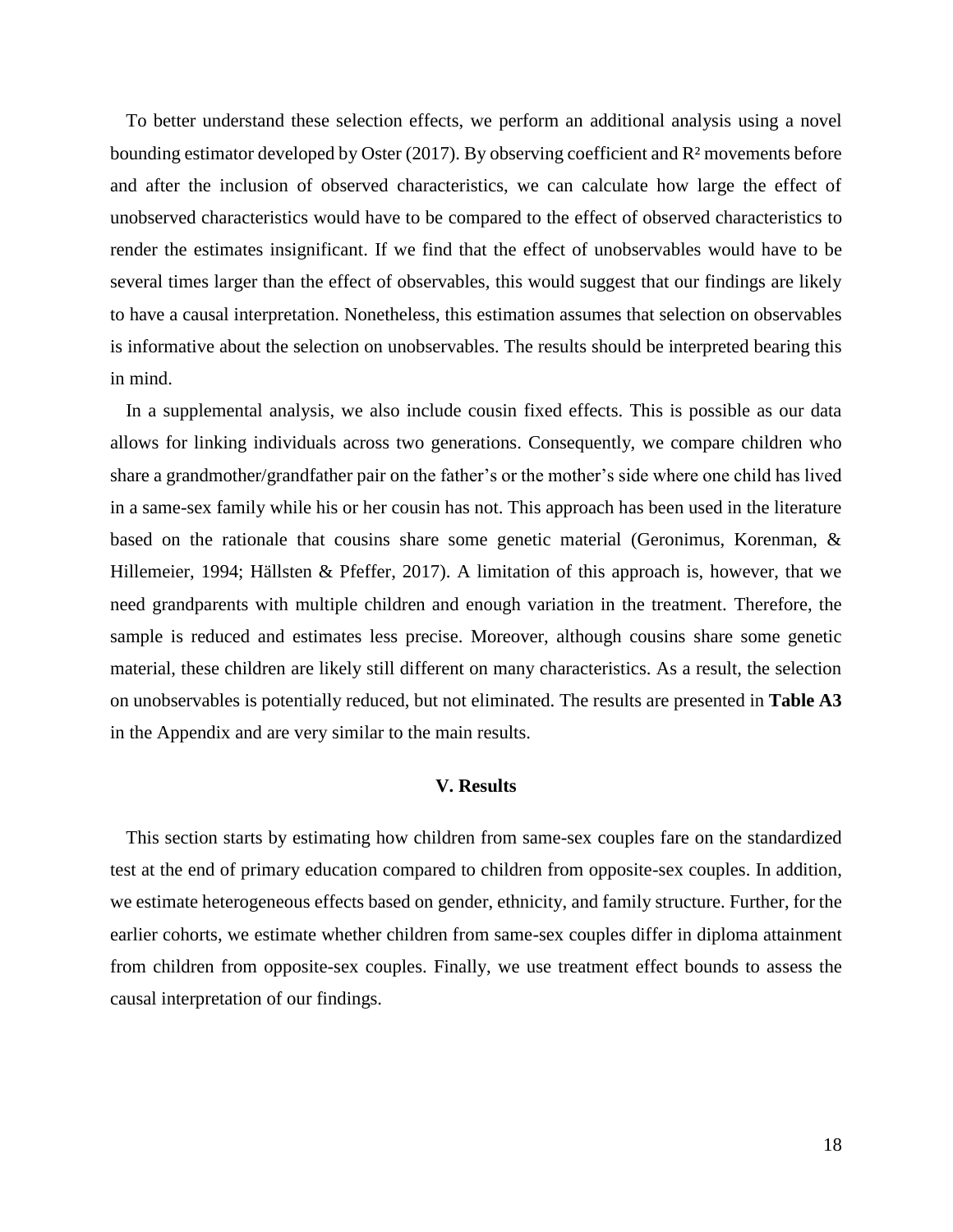# *A. Children From Same-Sex Couples and Achievement in Primary Education*

|                                                  | Full sample    |                | Children raised by same- |                                     |
|--------------------------------------------------|----------------|----------------|--------------------------|-------------------------------------|
|                                                  |                |                |                          | sex couples from birth <sup>a</sup> |
|                                                  | (1)            | (2)            | (3)                      | (4)                                 |
| Child from same-sex couple (1 is yes)            | $0.252***$     | $0.112***$     | $0.180***$               | $0.193***$                          |
|                                                  | (0.024)        | (0.023)        | (0.026)                  | (0.027)                             |
| Gender (1 is male)                               | $0.011***$     | $0.006***$     | $0.006***$               |                                     |
|                                                  | (0.002)        | (0.002)        | (0.002)                  |                                     |
| Ethnicity (1 is foreign)                         | $-0.192***$    | $-0.054***$    | $-0.054***$              |                                     |
|                                                  | (0.002)        | (0.002)        | (0.002)                  |                                     |
| Parental education at birth (1=no diploma SE)    |                | $-0.512***$    | $-0.513***$              |                                     |
|                                                  |                | (0.003)        | (0.003)                  |                                     |
| Household income at birth (ref: $\leq$ 10k EUR)  |                |                |                          |                                     |
| 10,001 EUR $-$ 20,000 EUR                        |                | $0.108***$     | $0.108***$               |                                     |
|                                                  |                | (0.002)        | (0.002)                  |                                     |
| 20,001 EUR - 30,000 EUR                          |                | $0.357***$     | $0.358***$               |                                     |
|                                                  |                | (0.003)        | (0.003)                  |                                     |
| More than 30,000 EUR                             |                | $0.504***$     | $0.505***$               |                                     |
|                                                  |                | (0.005)        | (0.005)                  |                                     |
| Mean parental age at birth (ref: <35)            |                |                |                          |                                     |
| 36-40                                            |                | $0.101***$     | $0.102***$               |                                     |
|                                                  |                | (0.002)        | (0.002)                  |                                     |
| >40                                              |                | $0.101***$     | $0.101***$               |                                     |
|                                                  |                | (0.003)        | (0.003)                  |                                     |
| Number of siblings (ref: only child)             |                |                |                          |                                     |
| One sibling                                      |                | $-0.089***$    | $-0.089***$              |                                     |
|                                                  |                | (0.002)        | (0.002)                  |                                     |
| Two or more siblings                             |                | $-0.134***$    | $-0.134***$              |                                     |
|                                                  |                | (0.003)        | (0.003)                  |                                     |
| Family structure at birth (ref: married parents) |                |                |                          |                                     |
| Cohabiting parents                               |                | $-0.069***$    | $-0.069***$              |                                     |
|                                                  |                | (0.002)        | (0.002)                  |                                     |
| Other                                            |                | $-0.276***$    |                          |                                     |
|                                                  |                | (0.023)        |                          |                                     |
| Fixed effects:                                   | <b>Yes</b>     |                |                          |                                     |
| Birth year                                       | No             | Yes            | Yes                      |                                     |
| Neighbourhood at birth                           |                | Yes            | Yes                      |                                     |
| Coarsened Exact Matching (CEM) <sup>b</sup>      | N <sub>0</sub> | N <sub>o</sub> | N <sub>0</sub>           | Yes                                 |
| Number of children                               | 1,201,012      | 1,201,012      | 1,198,433                | 757,333                             |
| Number of children from same-sex couples         | 1,661          | 1,661          | 1,200                    | 1,200                               |
| Adj. $R^2$                                       | 0.012          | 0.109          | 0.109                    | 0.081                               |

# TABLE 2 – CHILDREN FROM SAME-SEX COUPLES AND STANDARDIZED TEST SCORES AT THE END OF PRIMARY EDUCATION

*Notes.* Standard errors clustered at the household level are in parentheses.

<sup>a</sup> This means that children from previous heterosexual relationships and adopted children (including foster children) have been excluded.

<sup>b</sup> Due to a large control group, we searched for an exact match on all the covariates.

\*\*\* Significance at the 1 percent level.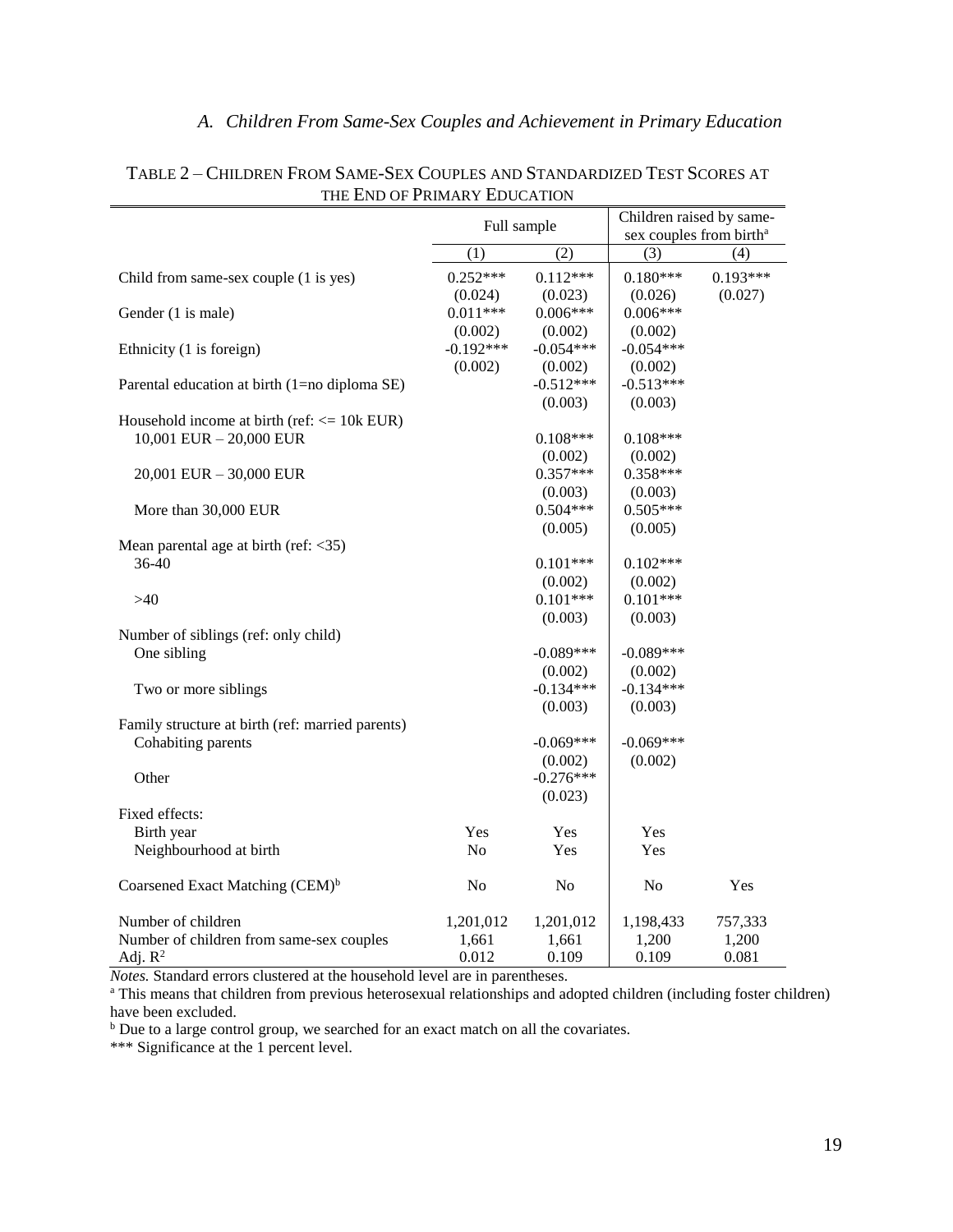**Table 2** compares children from same-sex couples with children from opposite-sex couples on the standardized test score measured at the end of primary education. The first two columns include all children who resided with a same-sex couple at least one year. This group of children includes children raised by same-sex couples from birth as well as children from previous heterosexual relationships and adopted children. It appears from column (1) that children from same-sex couples perform significantly better at the end of primary education than their peers from opposite-sex couples. In particular, we find that children from same-sex couples have 0.252 standard deviations higher test score than children from opposite-sex couples. We further observe that boys perform better than girls and that children of foreign ethnicity have a considerably lower achievement than children of Dutch ethnicity. In column (2), we also control for socioeconomic variables. All the coefficients have the expected signs. The results indicate that a higher parental education and income as well as older parents increase children's academic performance. On the other hand, children from larger families and children whose parents are not married are likely to perform worse on the standardized test. We further observe that once we control for socioeconomics variables, the estimated coefficient on same-sex families drops significantly. This is consistent with the socioeconomic approach predicting that same-sex parents invest considerable resources into obtaining children in the first place, and enjoy therefore a higher socioeconomic status than opposite-sex parents on average. Nonetheless, even after controlling for socioeconomic variables, children from same-sex couples still seem to have a 0.112 standard deviations higher test scores at the end of primary education than their peers from opposite-sex couples.

In the last two columns, we only consider children who were actually raised by same-sex couples from birth. We exclude children from previous heterosexual relationships and adopted children (also foster children) as divorce and adoption may have a negative independent effect on test scores and therefore create selection bias (Rosenfeld, 2010, 2013). Our preferred specification in column (3) confirms this finding. If we only consider children raised by same-sex couples from birth, the coefficient increases significantly to 0.18 standard deviations, a rather large effect. To place this estimate in perspective, in his synthesis of over 800 meta-analyses, Hattie (2009) finds that the average effect of having a good teacher on student achievement is 0.32 standard deviations. The association we find of residing in a same-sex couple and student achievement is almost half the average teacher effect.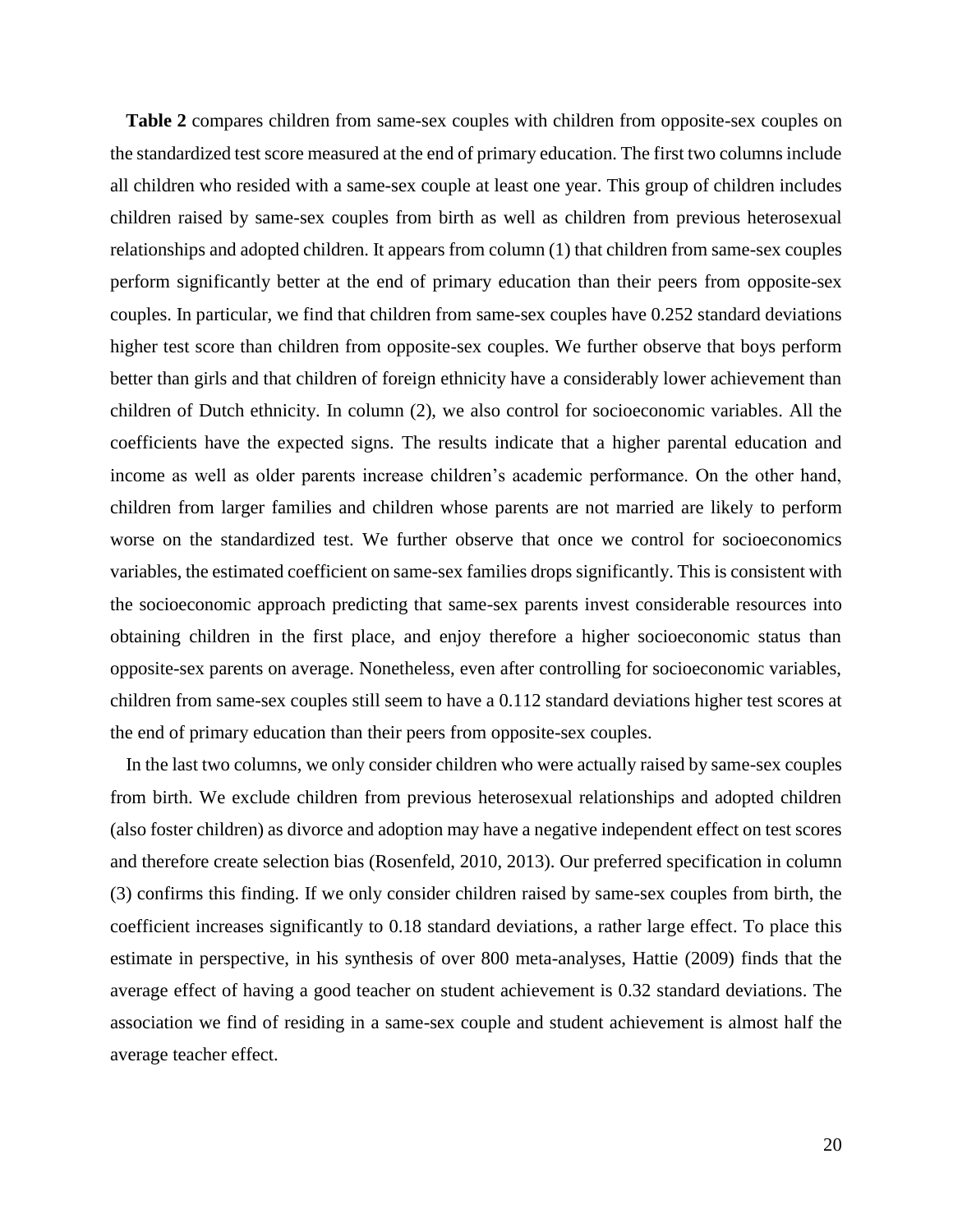As a final specification, we perform Coarsened Exact Matching (CEM) applied on control variables used in the previous specification. The goal of CEM is to account for a much larger (and therefore more heterogeneous) group of children from opposite-sex couples compared to the group of children from same-sex couples. CEM can reduce both the imbalance in covariates and the model dependence. Despite the alternative specification in which we compare children with similar observed characteristics, column (4) indicates that CEM left the estimated coefficients from Table 2 virtually unchanged. The estimated coefficient is slightly higher (although not significantly higher) at 0.193 standard deviations. This similar estimate obtained by CEM yields more confidence in our main results.

#### *B. Heterogeneity by Gender, Ethnicity, and Family Structure*

| TABLE 3 – CHILDREN RAISED BY SAME-SEX COUPLES FROM BIRTH AND STANDARDIZED TEST SCORES AT |
|------------------------------------------------------------------------------------------|
| THE END OF PRIMARY EDUCATION BY GENDER, ETHNICITY, AND FAMILY STRUCTURE                  |

|                                          | <b>Boys</b> | Girls      | Foreign    | Dutch      | Married    | Cohabiting |
|------------------------------------------|-------------|------------|------------|------------|------------|------------|
|                                          |             | (2)        | (3)        | (4)        | (5)        | (6)        |
| Child from same-sex couple (1 is yes)    | $0.181***$  | $0.184***$ | $0.238***$ | $0.159***$ | $0.129***$ | $0.235***$ |
|                                          | (0.036)     | (0.035)    | (0.058)    | (0.029)    | (0.032)    | (0.043)    |
| Additional controls <sup>a</sup>         | Yes         | Yes        | Yes        | Yes        | Yes        | Yes        |
| Number of children                       | 602,560     | 595,873    | 312.484    | 885,949    | 963,315    | 235,118    |
| Number of children from same-sex couples | 603         | 597        | 256        | 944        | 774        | 426        |
| Adj. $R^2$                               | 0.106       | 0.115      | 0.140      | 0.092      | 0.107      | 0.128      |

*Notes.* Standard errors clustered at the household level are in parentheses.

<sup>a</sup> Additional controls include (gender), (ethnicity), birth year, parental education at birth, household income at birth, neighbourhood at birth, average age of the parents at birth, number of siblings, and (family structure at birth).

\*\*\* Significance at the 1 percent level.

In **Table 3**, we perform the analysis by gender, ethnicity, and family structure. To conserve space, we only present the coefficient of the treatment variable. Nonetheless, each model was estimated while controlling for covariates as in **Table 1**. Allen (2013) finds that girls rather than boys are particularly negatively affected by residing in a same-sex family. Columns (1) and (2) do not support these findings. The coefficient for both boys and girls is virtually equal and very similar to the association for both groups together of around 0.18 standard deviations. We also split the sample by ethnicity. Children from same-sex couples born outside the Netherlands may experience more stigma than children from same-sex couples born in the Netherlands. However, only 28 children in our sample had parents who were both born outside the Netherlands. Among these, only 10 children had parents who were both born outside the European Union. Thus, it appears that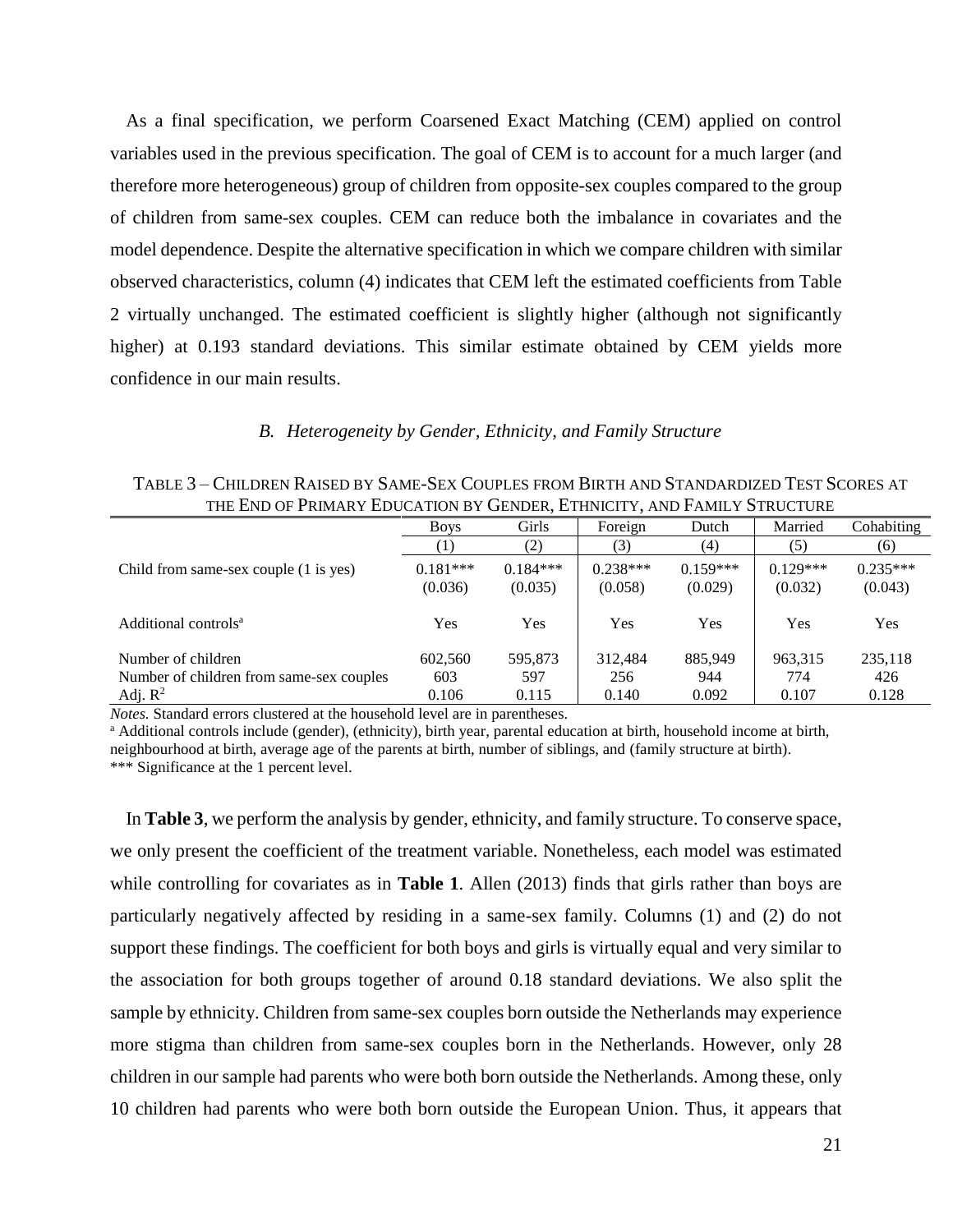same-sex couples with children are rare in the population of minorities in the Netherlands. Therefore, to maximize sample size, we split the sample into children whose at least one parent was born outside the Netherlands and children whose parents were both born in the Netherlands. We find no evidence of this as children from both foreign as Dutch ethnicity perform better on standardized tests than children from opposite-sex couples. The coefficient for foreign ethnicity children in column (3) is higher than the coefficient for Dutch children in column (4), but so is the standard error due to a smaller sample size. A test of equality of coefficients does not reject the hypothesis of equal coefficients ( $p = 0.245$ ). Finally, we also split the sample by family structure. Watkins (2018) estimates that children from same-sex couples progress through school faster if the couple is married rather than cohabiting. Sullins (2015), on the other hand, argues that children from same-sex couples perform worse on GPA if the couple is married rather than cohabiting. Our results are more in line with Sullins (2015). We find that children from same-sex couples outperform children from opposite-sex couples by 0.129 standard deviations if the couple is married, and by 0.235 standard deviations if the couple is cohabiting. In supplemental analyses in **Table A4** in the Appendix, we treat family structure as a categorical variable including four categories: *opposite-sex married*, *opposite-sex cohabiting*, *same-sex married*, and *same-sex cohabiting*. We find that children from same-sex cohabiting couples perform the best, followed by children from same-sex married couples and opposite-sex married couples. Children from opposite-sex cohabiting couples appear to perform the worst. Using children from same-sex married couples as a reference category, we see no significant difference between these children and children from children from cohabiting same-sex families. Thus, it appears that the large coefficient on children from same-sex cohabiting couples was driven by children from oppositesex cohabiting couples performing significantly worse than other groups, rather a difference in achievement between children from married and cohabiting same-sex couples.

## *C. Bounding the Causal Effect*

TABLE 4 – BOUNDING THE CAUSAL EFFECT OF BEING RAISED BY A SAME-SEX COUPLE FROM BIRTH ON STANDARDIZED TEST SCORES AT THE END OF PRIMARY EDUCATION

| Selection on unobservables / Selection on<br>observables ratio <sup>a</sup> |       |       |       | 2.62  |
|-----------------------------------------------------------------------------|-------|-------|-------|-------|
|                                                                             |       |       |       | .4    |
| Child from same-sex couple (1 is yes)                                       | 0.112 | 0.078 | 0.043 | 0.000 |
| Children raised by same-sex couples from birth <sup>b</sup>                 | Yes   | Yes   | Yes   | Yes   |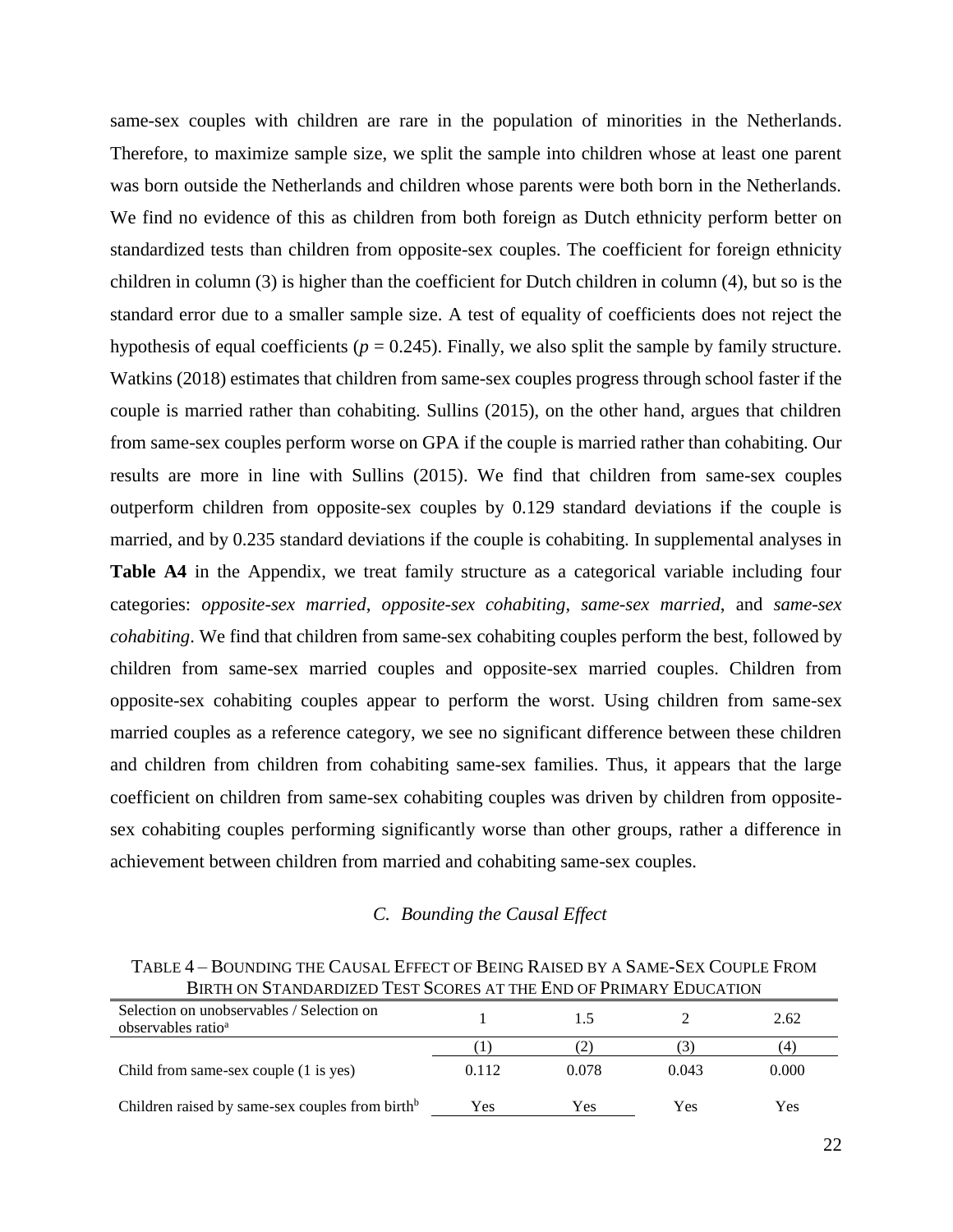| Number of children                       | 1.198.433 | 1.198.433 | 1.198.433 | 1.198.433 |
|------------------------------------------|-----------|-----------|-----------|-----------|
| Number of children from same-sex couples | .200      | 1.200     | .200      | l.200     |

*Notes.* The table shows that selection on unobservables should be 2.62 times higher than selection on observables to reduce the effect of being raised by a same-sex couple on standardized test scores at the end of primary education to zero. R<sup>2</sup>max is set as 1.3 times R<sup>2</sup> from the regression including all controls as recommended by Oster (2017). <sup>a</sup> For instance, a ratio of 2 indicates that the selection on unobserved characteristics is two times higher than selection

on observed characteristics.

<sup>b</sup> "Yes" indicates that children from previous heterosexual relationships and adopted children have been excluded.

\*\*\* Significance at the 1 percent level.

The previous two sections show that children from same-sex couples are likely to outperform children from opposite-sex couples on standardized tests at the end of primary education. This result, however, is an association and not a causal effect. Although we control for many observable characteristics (*selection on observables*), we are unable to control for unobservable characteristics (*selection on unobservables*). We have seen from **Table 2** that the selection mechanism plays a role when comparing test scores of children from same-sex couple to children from opposite-sex couples. Once we controlled for socioeconomic variables, the positive coefficient dropped significantly. Moreover, same-sex couples may also select donors with most favourable unobserved characteristics when using donor insemination, leading to selection on unobservables. Therefore, we would expect our results to represent an upper bound of the causal effect of being raised by a same-sex family.

To better understand these selection effects, we perform a novel bounding approach developed by Oster  $(2017)^{26}$ . This approach exploits coefficient and  $\mathbb{R}^2$  movements before and after the inclusion of observed characteristics to bound the treatment effect<sup>27</sup>. Table 4 column (2) indicates that even when the selection on unobserved characteristics is twice as high as selection on observed characteristics, children from same-sex couples outperform children from opposite-sex couples by 0.045 standard deviations. We calculate in column (4) that the selection on unobserved characteristics would have to be at least 2.62 times higher than the selection on observed characteristics already included in the model to render our positive estimate insignificant. It is therefore unlikely that selection mechanism alone can explain our findings. Nevertheless, this estimation assumes that selection on observables is informative about the selection on unobservables. To truly speak about causality, we would need an exogenous variation in the treatment which is currently not available in the literature.

<sup>&</sup>lt;sup>26</sup> See also Altonji, Elder, & Taber (2008) and Lindquist & Santavirta (2014).

<sup>&</sup>lt;sup>27</sup> R<sup>2</sup>max is set at 1.3 times R<sup>2</sup> from the regression including all controls as recommended by Oster (2017).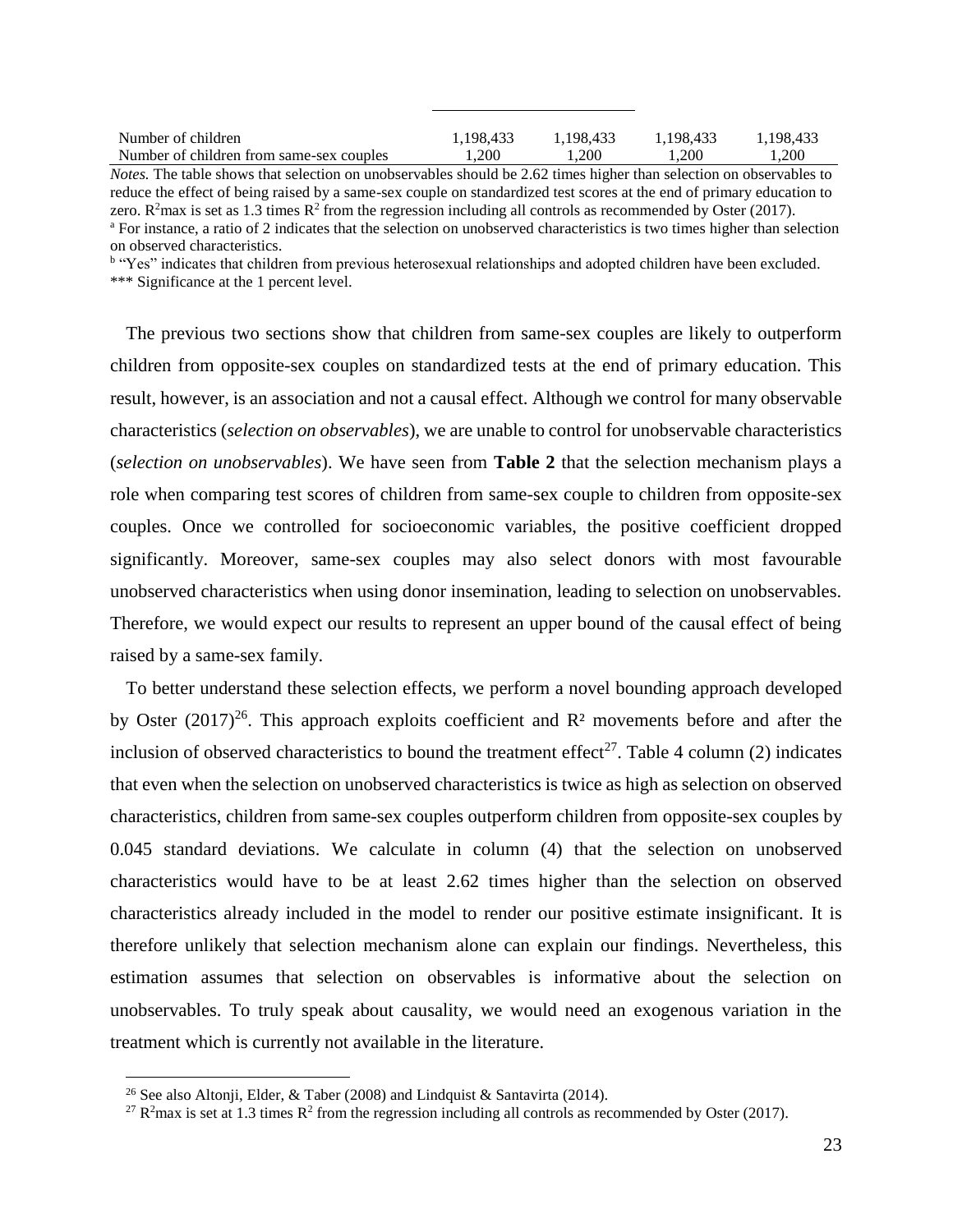#### *D. Children From Same-Sex Couples and Diploma Attainment*

|                                             |                | Full sample    |            | Children raised by same-<br>sex couples from birth <sup>c</sup> |
|---------------------------------------------|----------------|----------------|------------|-----------------------------------------------------------------|
|                                             | $^{(1)}$       | (2)            | (3)        | (4)                                                             |
| Child from same-sex couple (1 is yes)       | 0.020          | 0.025          | $0.067***$ | $0.042*$                                                        |
|                                             | (0.018)        | (0.019)        | (0.019)    | (0.024)                                                         |
| Additional controls <sup>a</sup>            | N <sub>0</sub> | Yes            | Yes        | <b>Yes</b>                                                      |
| Coarsened Exact Matching (CEM) <sup>b</sup> | N <sub>0</sub> | N <sub>0</sub> | No.        | <b>Yes</b>                                                      |
| Number of children                          | 212,432        | 212,432        | 211,975    | 124,057                                                         |
| Number of children from same-sex couples    | 256            | 256            | 164        | 164                                                             |
| Adj. $R^2$                                  | 0.047          | 0.078          | 0.077      | 0.222                                                           |

#### TABLE 5 – CHILDREN FROM SAME-SEX COUPLES AND DIPLOMA ATTAINMENT

*Notes.* Standard errors clustered at the household level are in parentheses. Diploma attainment is coded as an indicator given value of 1 is the child graduated from upper secondary education and 0 if the child dropped out before graduating.

<sup>a</sup> Additional controls include gender, ethnicity, birth year, parental education at birth, household income at birth, neighbourhood at birth, average age of the parents at birth, number of siblings, and family structure at birth. <sup>b</sup> Due to a large control group, we searched for an exact match on all the covariates.

<sup>c</sup> This means that children from previous heterosexual relationships and adopted children (including foster children) have been excluded.

\* Significance at the 10 percent level.

\*\*\* Significance at the 1 percent level.

**Table 5** compares children from same-sex couples with children from opposite-sex couples on diploma attainment. As children in our sample are born between 1995 and 2005, we can only analyse children from earlier cohorts as they are old enough to graduate from secondary education. The first two columns include all children who resided with a same-sex couple at least once. It appears from columns (1) and (2) that children from same-sex couples perform just as well as their peers from opposite-sex couples on diploma attainment. However, once we consider children who were actually raised by same-sex couples from birth in column (3), children from same-sex couples are 6.7 percent more likely to graduate than children from opposite-sex couples (from a mean diploma attainment of children from opposite-sex couples of 87 percent). CEM confirms these results, although the coefficient is only significant at the 10 percent level. In sum, it appears that children raised by same-sex couples from birth continue to outperform their peers from oppositesex couples in secondary education. Nonetheless, we only observe 164 children from same-sex couples in our preferred specification in column (3). These results should therefore be interpreted with caution.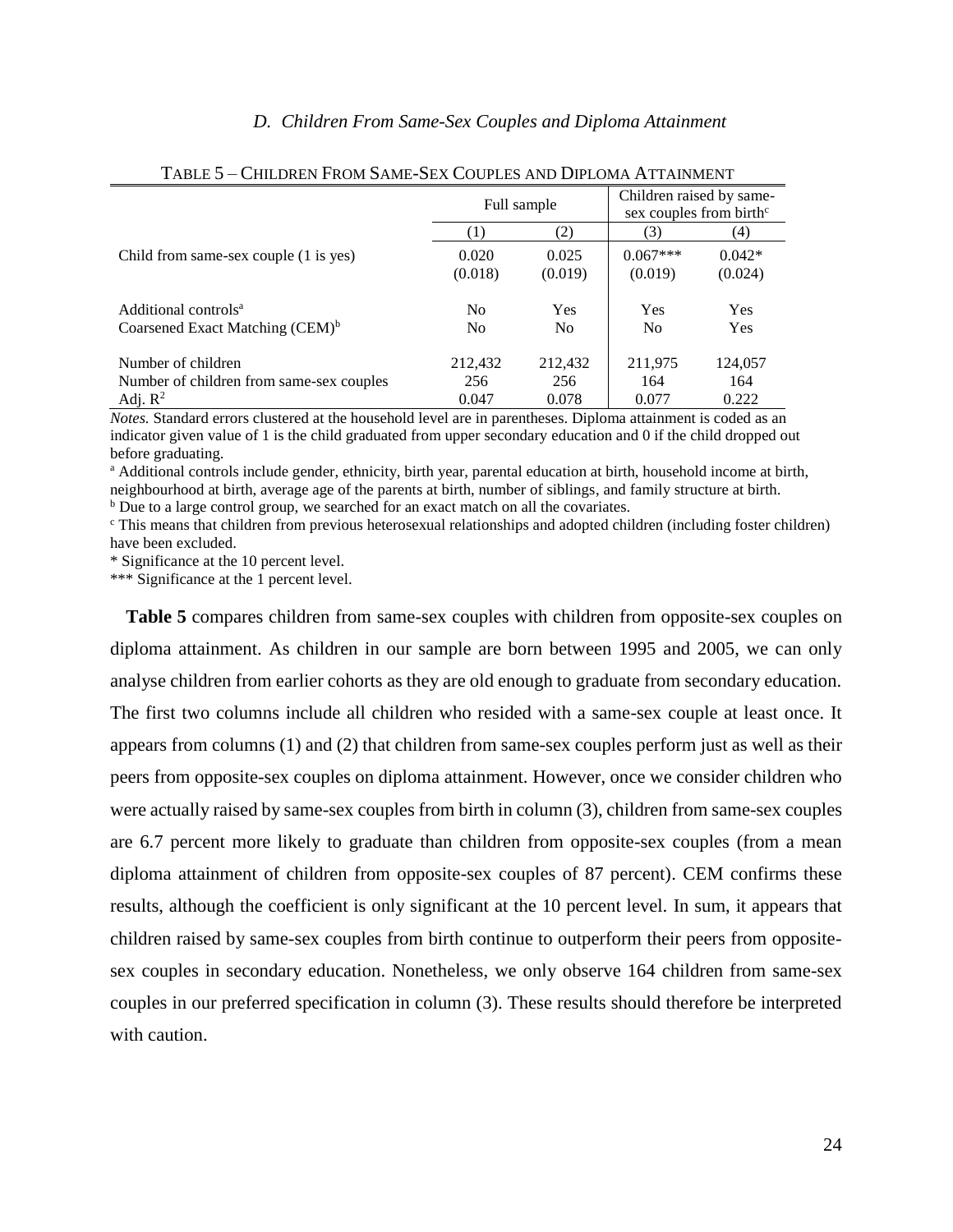#### **VI. Discussion**

Using a unique administrative panel dataset from the Netherlands, this article compared children from same-sex couples with children from opposite-sex couples on high-stakes standardized test scores at the end of primary education. The results indicate that children from same-sex couples outperform children from opposite-sex couples by 0.18 standard deviations. We found no heterogeneity by gender nor by ethnicity. By family structure, however, our findings indicate that children particularly benefit from same-sex couples compared to opposite-sex couples if the couple is cohabiting rather than married. Further, we also find that children from same-sex couples continue to outperform children from opposite-sex couples in secondary education. Our results suggest that children from same-sex couples are 6.7 percent more likely to graduate than children from opposite-sex couples. Overall, these results are in contrast with the previous literature using cross-sectional Census data<sup>28</sup>. The literature either finds a negative association between residing in a same-sex household and school outcomes (Allen, 2013; Allen, Pakaluk, & Price, 2013) or no association at all (Rosenfeld, 2010; Watkins, 2018). We mostly attribute this difference to misclassification of same-sex households and to the cross-sectional nature of the Census data due to which it is not possible to differentiate between children actually raised by same-sex couples from birth and children who simply happened to live with a same-sex couple at one point in time.

It is also possible to address some of the theoretical mechanisms that may be driving our results. As we estimated that children from same-sex couples fare better in school than children from opposite-sex couples, the family structure and evolutionary approach did not hold. Our results mostly support the selection approach stating that given the time-consuming and costly procedures for same-sex couples to obtain children, same-sex parents typically have a high socioeconomic status resulting in higher parental investment. Indeed, once we controlled for socioeconomic variables, the positive association between residing in a same-sex family and test scores dropped significantly. Nonetheless, the positive association was not entirely removed. We further used a novel method to bound the causal effect of living in a same-sex family. Treatment effect bounds indicated that the selection on unobserved characteristics would have to be more than two and a half times higher than the selection on observed characteristics to render the positive association insignificant. Therefore, it is likely that mechanisms other than the selection mechanism also play

<sup>&</sup>lt;sup>28</sup> They are in line, however, with concurrent work by Aldén, Björklund, and Hammarstedt (2017) who use administrative data, albeit they include only 56 children from lesbian families.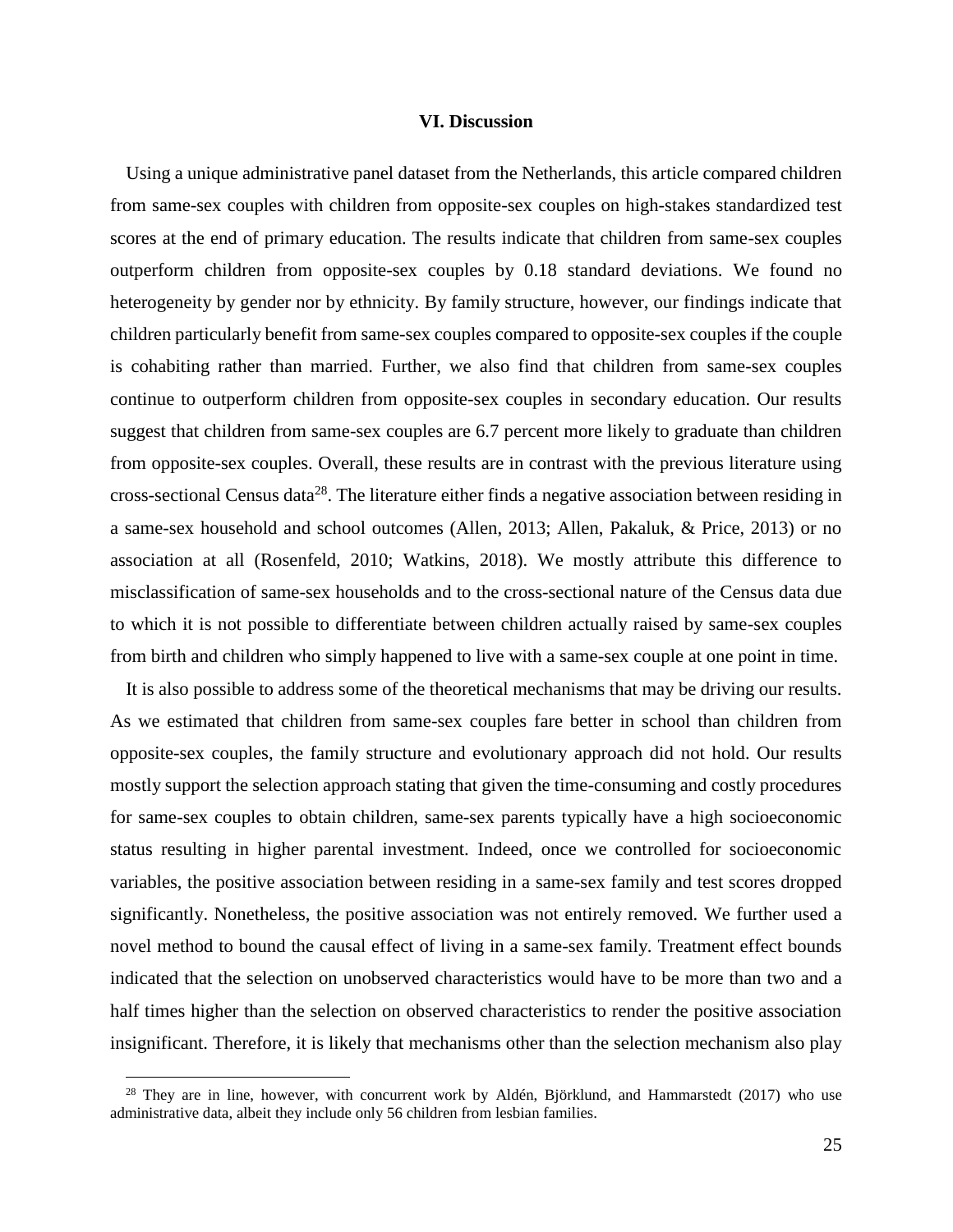a role. One possible approach is the compensation approach stating that same-sex parents might compensate for their unique stressors by investing more time and energy in their children. Although the adult population in the Netherlands is relatively favourable to same-sex couples compared to other countries, significant challenges remain. For instance, a survey among students between the ages of 12 and 25 finds that only 11 percent of the respondents feel that homosexual students can freely tell everyone at their school about their sexual orientation (Kuyper, 2015). To the extent that same-sex parents feel that their children may experience stigma and discrimination, they may channel this as motivation to increase their parental investment. Unfortunately, data on parental investment was not available for this study.

Although we attempted to solve the main caveats in the research on children's outcomes in samesex families, this study is not without limitations. First, we solely considered couples and made no claims about children living with single parents. Second, our sample of children from gay samesex couples is too small to estimate heterogeneous effects by gender of the same-sex couple. Third, we could estimate diploma attainment only for earlier cohorts leading to a relatively small sample size of children from same-sex couples. In addition, although our data includes labour market outcomes, the children in the sample are too young to meaningfully compare children from samesex and children from opposite-sex couples. Finally, we do not consider bisexual and transgender couples. Further research should address these issues.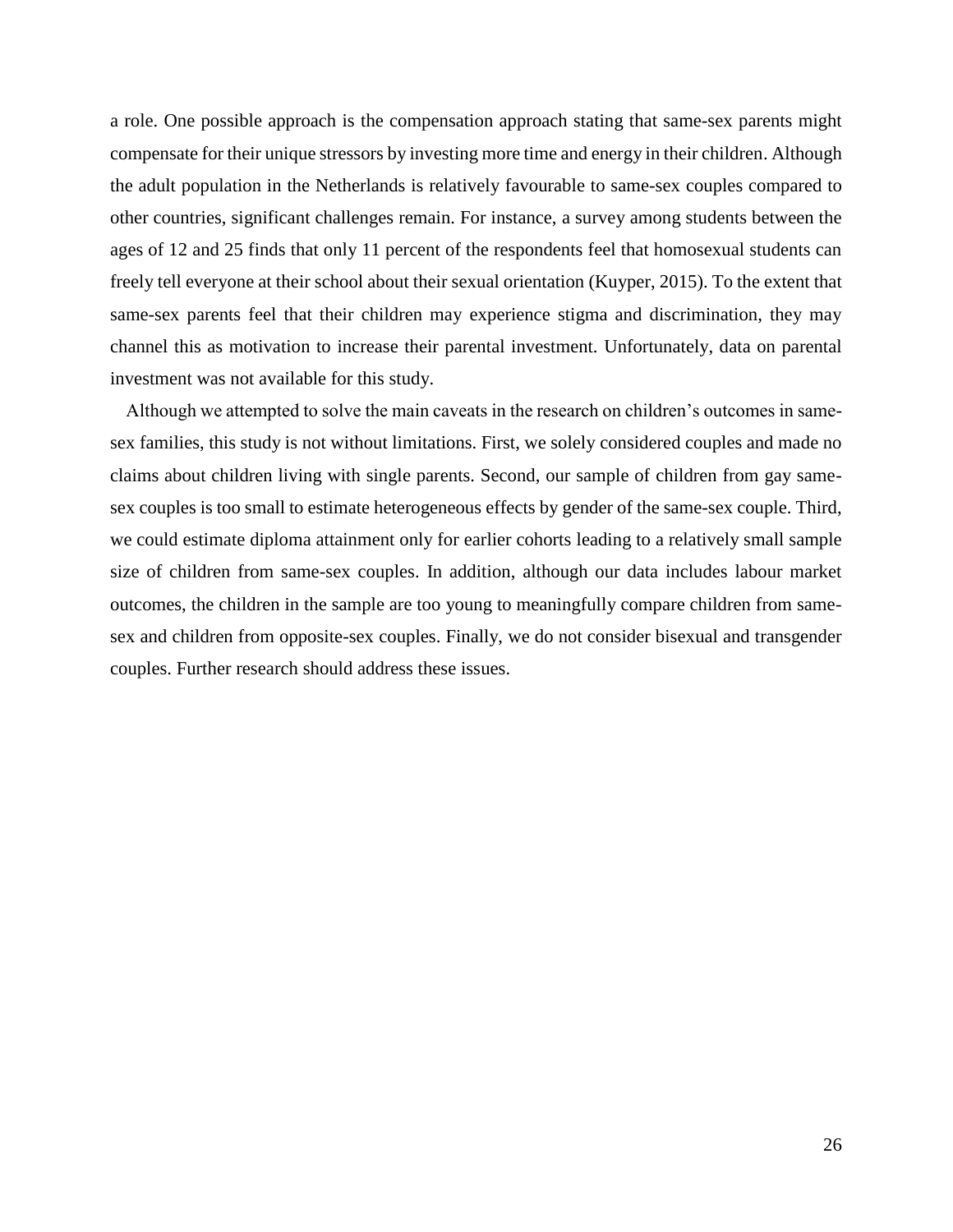#### **REFERENCES**

- Aldén, L., Björklund, A., & Hammarstedt, M. (2017). *Early Health and School Outcomes for Children with Lesbian Parents: Evidence from Sweden*. IZA Discussion Paper No. 10616.
- Allen, D. W. (2013). High school graduation rates among children of same-sex households. *Review of Economics of the Household, 11(4)*, 635-658.
- Allen, D. W, Pakaluk, C., & Price, J. (2013). Nontraditional Families and Childhood Progress Through School: A Comment on Rosenfeld. *Demography, 50(3)*, 955-961.
- Altonji, J. G., Elder, T. E., and Taber, C. (2005). Selection on Observed and Unobserved Variables: Assessing the Effectiveness of Catholic Schools. *Journal of Political Economy, 113(1)*, 151-184.
- Alvaré, H. M. (2005). The Turn Toward the Self in the Law of Marriage and Family: Same-Sex Marriage and Its Predecessors. *Stanford Law and Policy Review, 16(1)*, 135-196.
- Black, D. A., Gates, G., Sanders, S. G., & Taylor, L. J. (2002). Why Do Gay Men Live in San Francisco?. *Journal of Urban Economics, 51(1)*, 54-76.
- Black, D. A., Sanders, S. G., & Taylor, L. J. (2007). The Economics of Lesbian and Gay Families. *Journal of Economic Perspectives, 21*(2), 53-70.
- Blackwell, M., Iacus, S., King, G., & Porro, G. (2009). CEM: Coarsened exact matching in Stata. *The Stata Journal, 9*(4), 524-546.
- Carey, B. (2005, January 29). Experts Dispute Bush on Gay-Adoption Issue. *The New York Times*. Retrieved from https://www.nytimes.com/2005/01/29/politics/experts-dispute-bush-ongayadoption-issue.html
- Cheng, S., & Powell, B. (2015). Measurement, methods, and divergent patterns: Reassessing the effects of same-sex parents. *Social Science Research, 52*, 615-626.
- Cherlin, A. (1978). Remarriage as an Incomplete Institution. *American Journal of Sociology, 84(3)*, 634-650.
- Doyle, J. J. Jr. (2007). Child Protection and Child Outcomes: Measuring the Effects of Foster Care. *American Economic Review, 97(5)*, 1583-1610.
- Elwert, F., & Winship, C. (2014). Endogenous Selection Bias: The Problem of Conditioning on a Collider Variable. *Annual Review of Sociology, 40*, 31-53.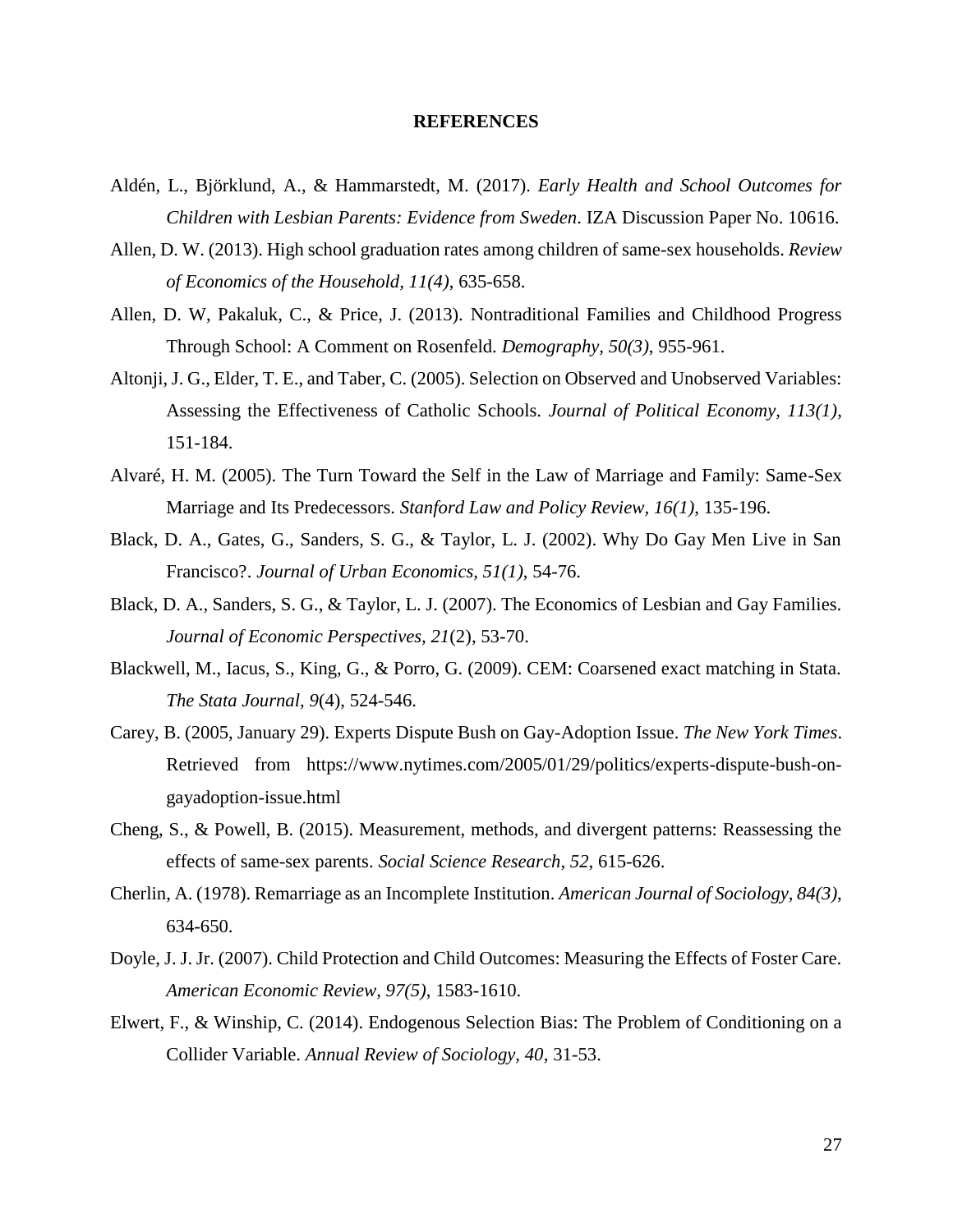- European Commission. (2015). *Special Eurobarometer 437: Discrimination in the EU in 2015.* Brussels: European Commission.
- Fedewa, A. L., & Clark, T. P. (2009). Parent Practices and Home-School Partnerships: A Differential Effect for Children with Same-Sex Coupled Parents?. *Journal of GLBT Family Studies, 5(4)*, 312-339.
- Font, S. A., Berger, L. M., Cancian, M., & Noyes, J. L. (2018). Permanency and the Educational and Economic Attainment of Former Foster Children in Early Adulthood. *American Sociological Review, 83(4)*, 716-743.
- Gartrell, N., & Bos, H. (2010). US National Longitudinal Lesbian Family Study: Psychological Adjustment of 17-Year-Old Adolescents. *Pediatrics, 126(1)*, 28-36.
- Geronimus, A. T., Korenman, S., & Hillemeier, M. M. (1994). Does Young Maternal Age Adversely Affect Child Development? Evidence from Cousin Comparisons in the United States. *Population and Development Review, 20(3)*, 585-609.
- Golombok, S., Perry, B., Burston, A., Murray, C., Mooney-Somers, J., Stevens, M., & Golding, J. (2003). Children With Lesbian Parents: A Community Study. *Developmental Psychology, 39(1)*, 20-33.
- Golombok, S., Tasker, F., & Murray, C. (1997). Children Raised in Fatherless Families From Infancy: Family Relationships and the Socioemotional Development of Children of Lesbian and Single Heterosexual Mothers*. Journal of Child Psychology and Psychiatry, 38(7)*, 783- 791.
- Hällsten, M., & Pfeffer, F. T. (2017). Grand Advantage: Family Wealth and Grandchildren's Educational Achievement in Sweden. *American Sociological Review, 82(2)*, 328-360.
- Hamilton, W. D. (1964). The Genetical Evolution of Social Behavior, *Journal of Theoretical Biology, 7(1)*, 1-51.
- Hamilton, L., Cheng, S., & Powell, B. (2007). Adoptive Parents, Adaptive Parents: Evaluating the Importance of Biological Ties for Parental Investment. *American Sociological Review, 72(1)*, 95-116.
- Hanushek, E. A. (1986). The Economics of Schooling: Production and Efficiency in Public Schools. *Journal of Economic Literature, 24(3)*, 1141-1177.
- Hattie, J. (2009). *Visible Learning: A synthesis of over 800 meta-analyses relating to achievement*. New York: Routledge.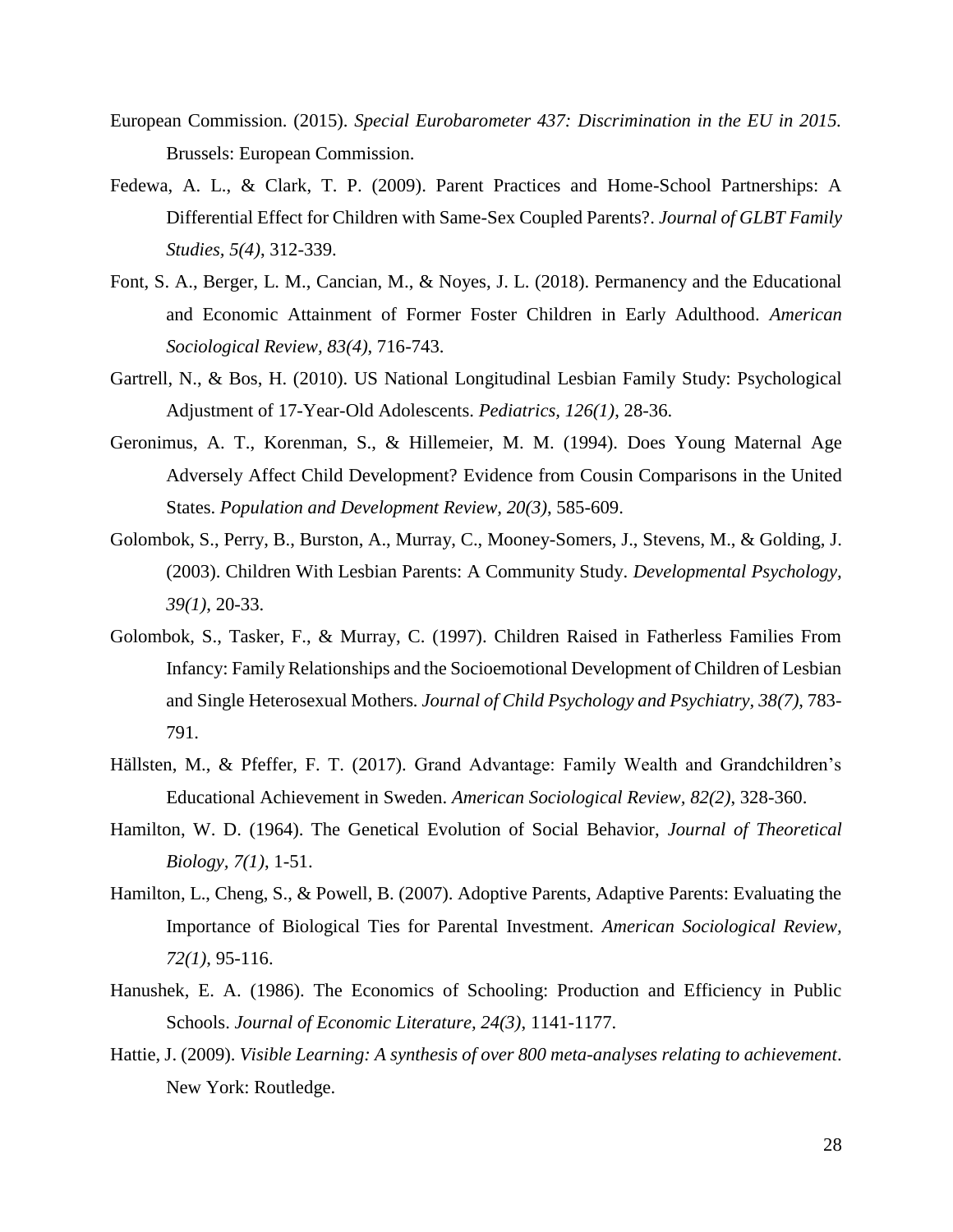- Iacus, S., King, G., & Porro, G. (2008). Causal Inference without Balance Checking: Coarsened Exact Matching. *Political Analysis, 20*(1), 1-24.
- Kingston, P. W., Hubbard, R., Lapp, B., Schroeder, P., & Wilson, J. (2003). Why Education Matters. *Sociology of Education, 76(1)*, 53-70.
- Kreider, R. M., & Lofquist, D. A. (2015). *Matching survey data with administrative records to evaluate reports of same-sex married couple households*. Census Working Paper No. SEHSD-WP2014-36. Washington, D.C: U.S. Census Bureau.
- Kuyper, L. (2015). *Jongeren en seksuele oriëntatie [Youth and sexual orientation]*. The Hague: The Netherlands Institute for Social Research.
- Lindquist, M. J., & Santavirta, T. (2014). Does placing children in foster care increase their adult criminality?. *Labour Economics, 31*, 72-83.
- MacCallum, F., & Golombok, S. (2004). Children raised in fatherless families from infancy: a follow-up of children of lesbian and single heterosexual mothers at early adolescence. *Journal of Child Psychology and Psychiatry, 45(8)*, 1407-1419.
- McLanahan, S., Tach, L., & Schneider, D. (2013). The Causal Effects of Father Absence. *Annual Review of Sociology, 39*, 399-427.
- O'Connell, M., & Feliz, S. (2011). *Same-Sex Couple Household Statistics from the 2010 Census*. Census Working Paper No. SEHSD-WP2011-26. Washington, D.C.: U.S. Census Bureau.
- Obergefell v. Hodges, 14-556 (Supreme Court of the United States June 26, 2015).
- Oreopoulos, P., & Salvanes, K. G. (2011). Priceless: The Nonpecuniary Benefits of Schooling. *Journal of Economic Perspectives, 25(1)*, 159-184.
- Oster, E. (2017). Unobservable Selection and Coefficient Stability: Theory and Evidence. *Journal of Business & Economic Statistics*. *Available Online*.
- Potter, D. (2012). Same-Sex Parent Families and Children's Academic Achievement. *Journal of Marriage and Family, 74(3)*, 556-571.
- Regnerus, M. (2012). How different are the adult children of parents who have same-sex relationships? Findings from the New Family Structures Study. *Social Science Research, 41(4)*, 752-770.
- Rosenfeld, M. J. (2010). Nontraditional families and childhood progress through school. *Demography, 47(3)*, 755-775.
- Rosenfeld, M. J. (2013). Reply to Allen et al. *Demography, 50(3)*, 963-969.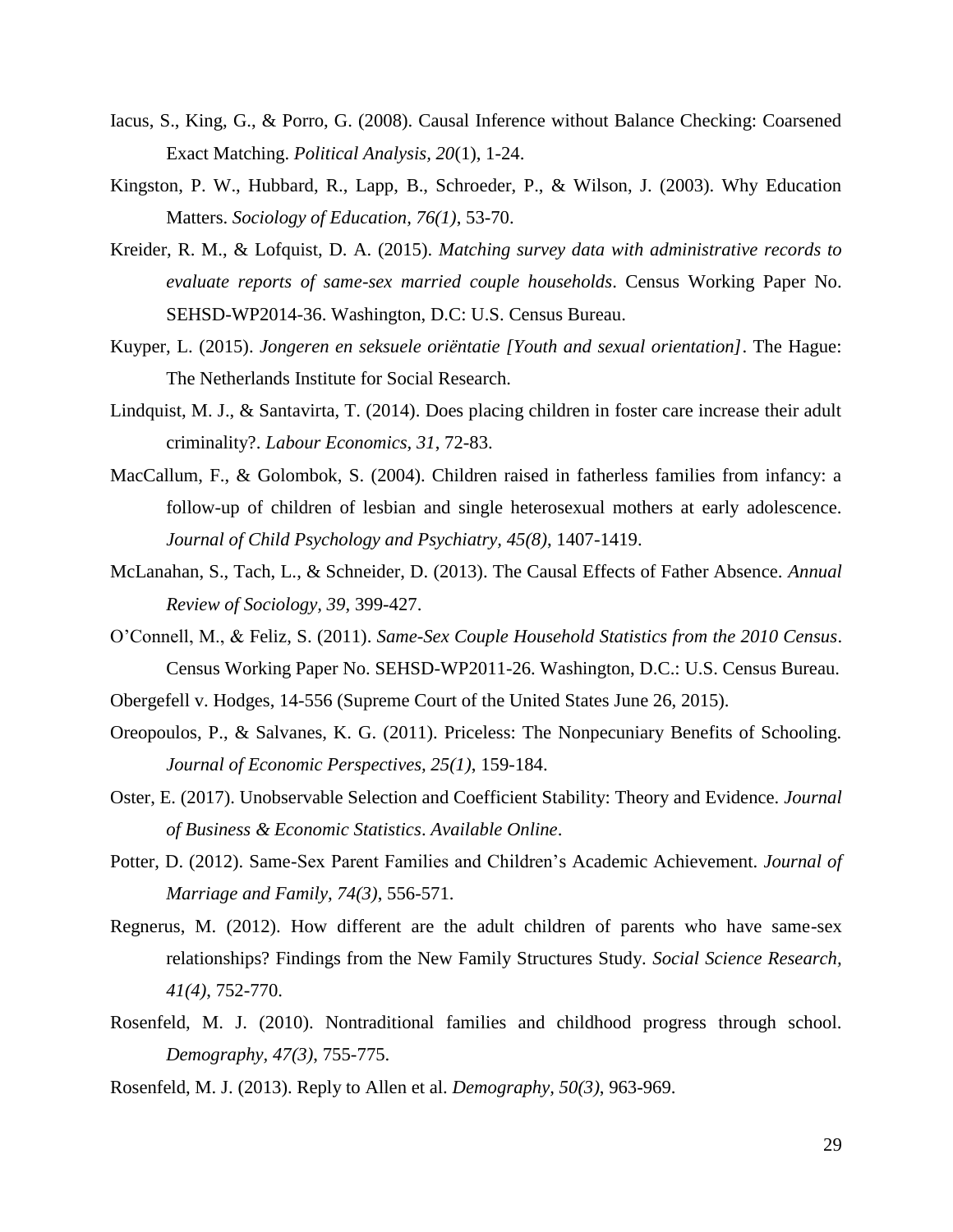- Sarantakos, S. (1996). Children in three contexts: Family, education and social development. *Children Australia, 21(3)*, 23-31.
- Scheerens, J., Ehren, M., Sleegers, P., & de Leeuw, R. (2012). *OECD Review on Evaluation and Assessment Frameworks for Improving School Outcomes*. University of Twente and OECD.
- Stacey, J., & Biblarz, T. J. (2001). Does the Sexual Orientation of Parents Matter?. *American Sociological Review, 66(2)*, 159-183.
- Steenhof, L., & Harmsen, C. (2003). *Same-sex couples in the Netherlands*. Voorburg: Statistics Netherlands.
- Sullins, P. D. (2015). The Unexpected Harm of Same-Sex Marriage: A Critical Appraisal, Replication and Re-analysis of Wainright and Patterson's Studies of Adolescents with Same-sex Parents. *British Journal of Education, Society & Behavioural Science, 11(2)*, 1- 22.
- Thomson, E., Hanson, T. L., & McLanahan, S. S. (1994). Family Structure and Child Well-Being: Economic Resources vs. Parental Behaviors. *Social Forces, 73(1)*, 221-242.
- Trandafir, M. (2014). The Effect of Same-Sex Marriage Laws on Different-Sex Marriage: Evidence From the Netherlands. *Demography, 51(1)*, 317-340.
- Wainright, J. L., Russell, S. T., & Patterson, C. J. (2004). Psychosocial Adjustment, School Outcomes, and Romantic Relationships of Adolescents With Same-Sex Parents. *Child Development, 75(6)*, 1886-1898.
- Watkins, C. S. (2018). School Progress Among Children of Same-Sex Couples. *Demography, 55(3)*, 799-821.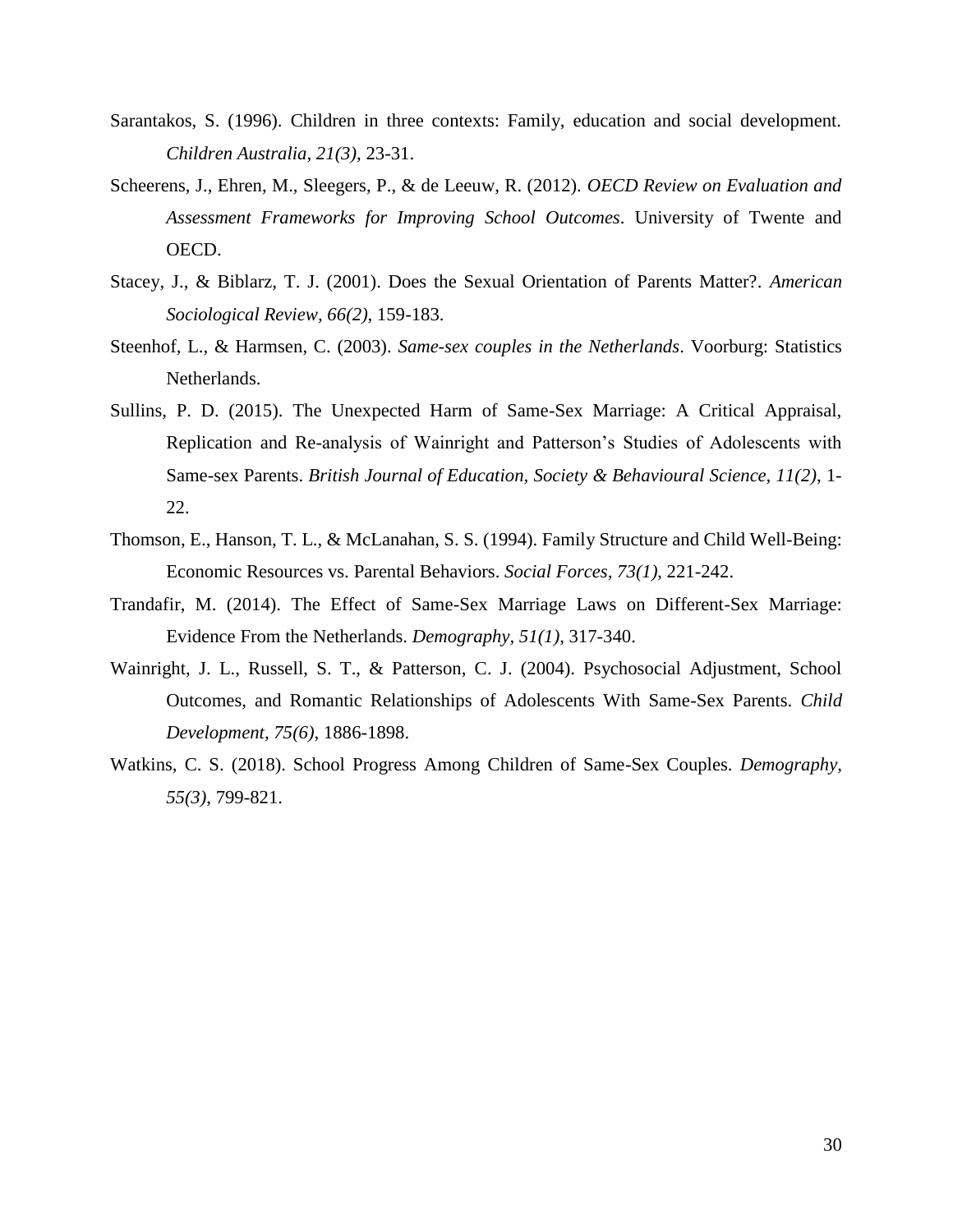## **APPENDIX**

## TABLE A1 – CHILDREN FROM SAME-SEX COUPLES AND TEACHER ADVICE AT THE END OF PRIMARY EDUCATION

|                                             | Full sample    |                | Children raised by same-<br>sex couples from birth <sup>c</sup> |            |
|---------------------------------------------|----------------|----------------|-----------------------------------------------------------------|------------|
|                                             | [1]            | (2)            | (3)                                                             | (4)        |
| Child from same-sex couple (1 is yes)       | $0.075***$     | $0.056***$     | $0.084***$                                                      | $0.086***$ |
|                                             | (0.013)        | (0.013)        | (0.015)                                                         | (0.016)    |
| Additional controls <sup>a</sup>            | N <sub>0</sub> | Yes            | Yes                                                             | Yes        |
| Coarsened Exact Matching (CEM) <sup>b</sup> | N <sub>0</sub> | N <sub>0</sub> | N <sub>0</sub>                                                  | Yes        |
| Number of children                          | 1,171,899      | 1,171,899      | 1,169,396                                                       | 740,292    |
| Number of children from same-sex couples    | 1,625          | 1,625          | 1,181                                                           | 1,181      |
| Adj. $R^2$                                  | 0.055          | 0.088          | 0.088                                                           | 0.089      |

*Notes.* Standard errors clustered at the household level are in parentheses. The outcome teacher advice is an indicator given value of 1 if the teacher advised the preuniversity track VWO (most prestigious track), and 0 otherwise. <sup>a</sup> Additional controls include gender, ethnicity, birth year, parental education at birth, household income at birth, neighbourhood at birth, average age of the parents at birth, number of siblings, and family structure at birth.

<sup>b</sup> Due to a large control group, we searched for an exact match on all the covariates.

<sup>c</sup> This means that children from previous heterosexual relationships and adopted children (including foster children) have been excluded.

\*\*\* Significance at the 1 percent level.

## TABLE A2 – SOCIOECONOMIC CHARACTERISTICS OF COUPLES WITH AND WITHOUT CHILDREN BY GENDER IN 2016

| OLINDEN IN ZOTU                      |                                         |                                            |                                     |                                        |  |
|--------------------------------------|-----------------------------------------|--------------------------------------------|-------------------------------------|----------------------------------------|--|
|                                      | Opposite-sex<br>couple with<br>children | Opposite-sex<br>couple without<br>children | Same-sex<br>couple with<br>children | Same-sex<br>couple without<br>children |  |
|                                      |                                         | (2)                                        | (3)                                 | (4)                                    |  |
| Ethnicity (1 is foreign, 0 is Dutch) | 0.256                                   | 0.378                                      | 0.224                               | 0.562                                  |  |
| Net income per year in euros         | 24.526                                  | 25,255                                     | 49,880                              | 19,096                                 |  |
| Number of couples                    | 4,488,532                               | 1,557,507                                  | 4,928                               | 276,425                                |  |